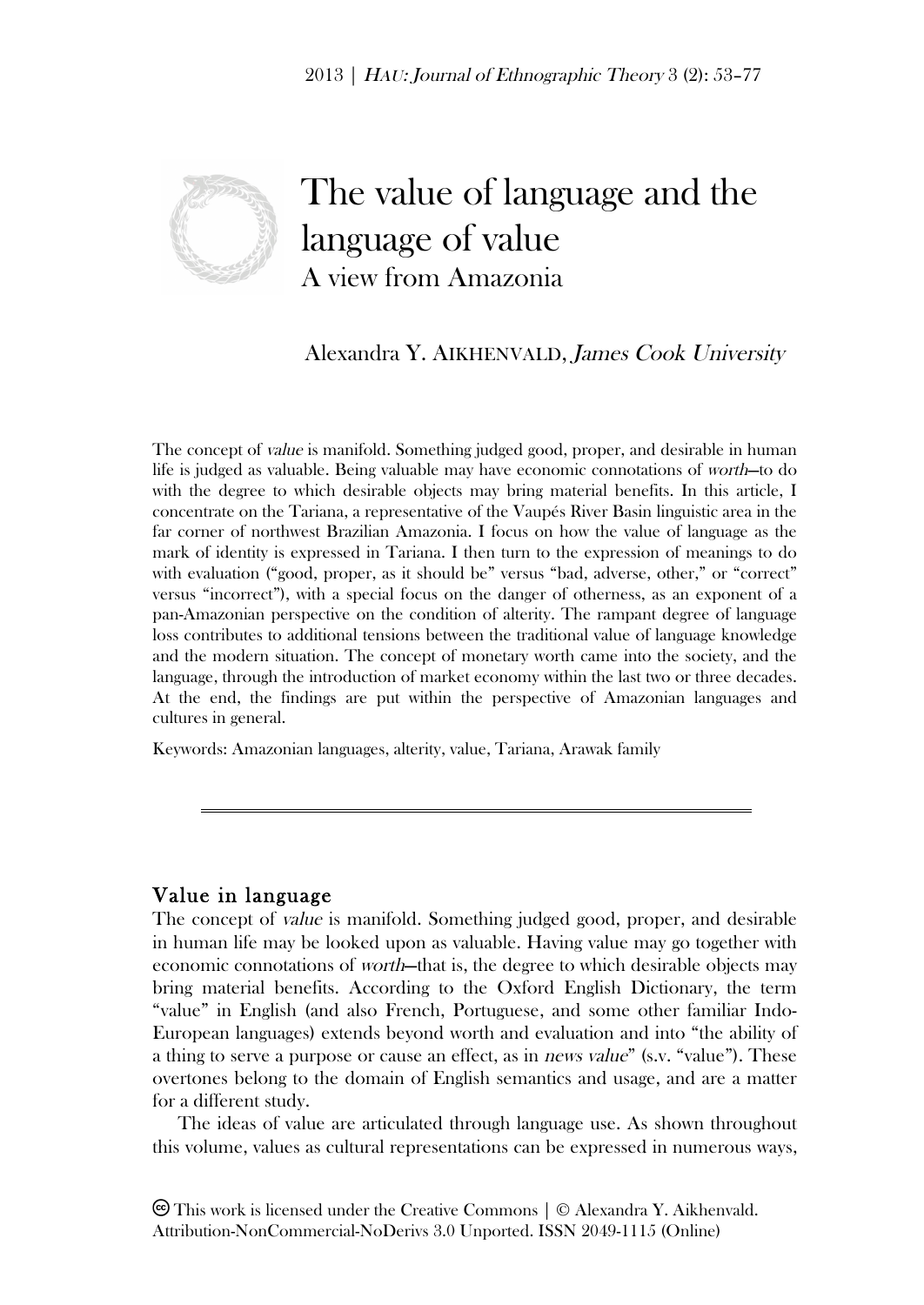for example through ritual objects and acts. Language is the ubiquitous means of expression of "idea-and-values." How do peoples from nonmainstream minority cultures articulate value judgments in general? How, if at all, do they value the languages they speak? And what means do they use to express concepts of worth and comparative evaluation of objects, people, activities, and so on? These are some of the questions to be addressed here.

In this paper, I focus on the Tariana group, a representative of the Vaupés River Basin linguistic area located in the far corner of northwest Brazilian Amazonia, and speakers of the only Arawak language in that area. The area is characterized by multilingual exogamy: one must marry someone who speaks a different language. Language is inherited through one's father, and is the badge of a person's identity. Language proficiency and the ability to speak the language "correctly" are of primary importance. The Tariana language is highly endangered. For a variety of historical reasons it is being rapidly replaced by Tucano, the major indigenous language of the Vaupés, and by Portuguese, the national language of Brazil. This creates a discrepancy between traditional values placed upon being able to master one's father's language and modern reality: many Tariana speak a "borrowed" language, and are thus not "up to standard." As fewer and fewer people speak the language, some purists relent: code-switching with Tucano and with Portuguese is always noticed but not always considered to be a mark of incompetence (as it was a decade ago).

Language as a synchronic system of expressing the notions of value and morality (in the spirit of Robbins, part one of this special issue) and the social conventions of language use are intricately linked to practices of valuation (also see Henry, Otto, and Wood, part two of this special issue, on the emergent processes of valuation in a broader context). In the Tariana area, widespread language loss and the introduction of commodity exchange have far-reaching consequences for the traditional articulation of language and valuation.

Rampant language loss does not result in downgrading the value and the importance of the language. Its consequence is a discourse of nostalgia for the olden days when the Tariana people could live up to the expectations of their ancestors, and be "proper people." And the value of knowledge of one's genealogy gradually starts to override the importance of the language as it is being lost.

The linguistic expression of value in Tariana is manifold. Value judgments often refer to someone's linguistic proficiency or lack thereof. I focus on a discussion of the terms for "good, proper, as it should be" versus "bad, adverse, (an)other, different." Terms for "(an)other," "otherwise," and "elsewhere" have pronounced negative overtones. That is, value does not necessarily go together with desirable alterity among the Tariana, despite the ongoing quest for material wealth in terms of Western goods. The concept of "monetary worth" is making its way into the society. It is also talked about more and more, thanks to the development of a market economy within the last two or three decades. The versions of the Tariana origin myth told over a few years reflect these changes. The inclusion of the non-Indians and their monetary wealth in the origin myth reflects the societal change and concomitant newly introduced values. However, white traders are outside the classificatory kinship system. We start with a brief overview of the people, the language, and the traditional setting.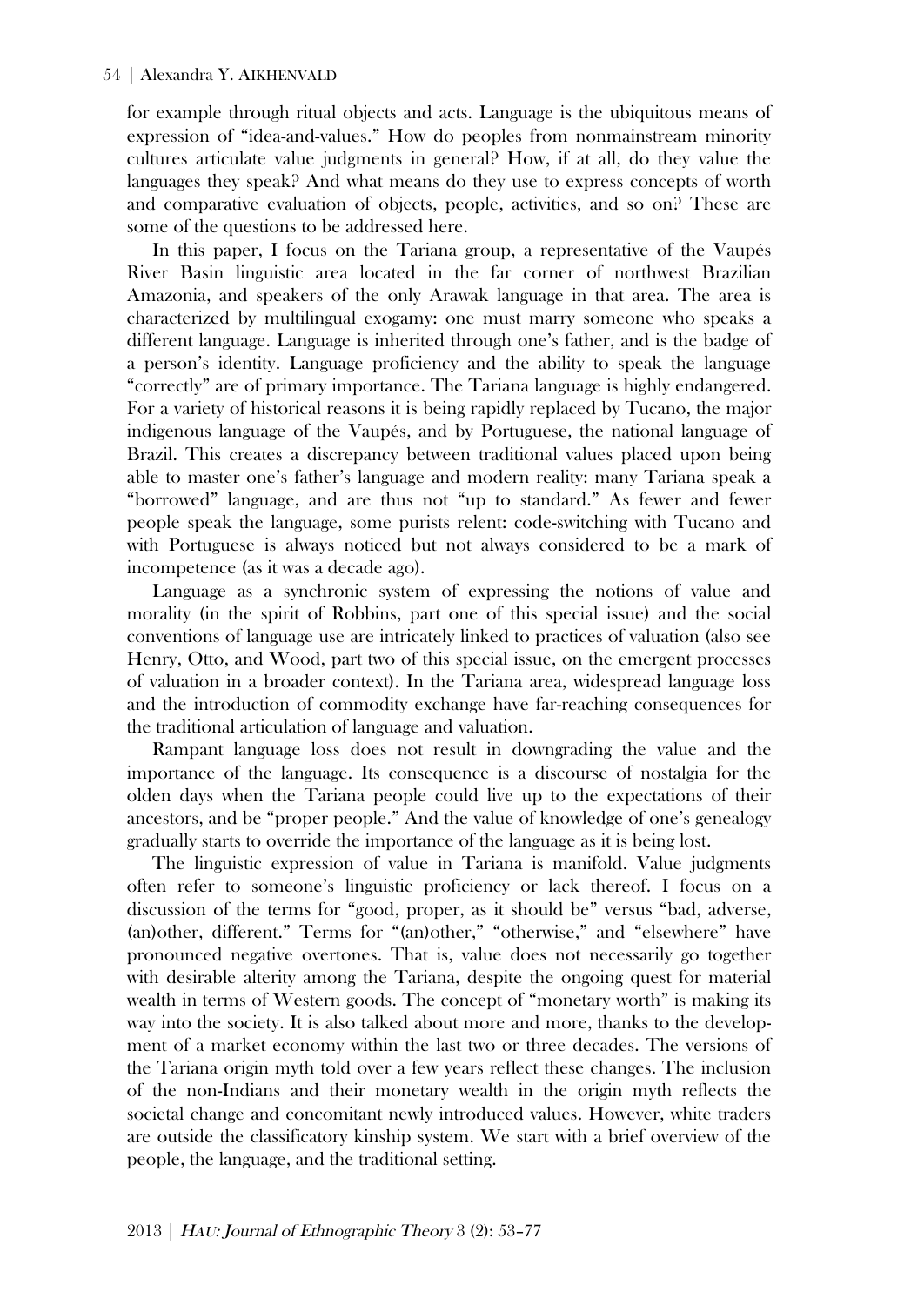## Language, people, and identity: The Tariana of the Vaupés River Basin

## The traditional setting

The multilingual Vaupés River basin in northwest Amazonia spans adjacent areas of Brazil and Colombia. It is a well-established linguistic area whose major social feature is an obligatory societal multilingualism that follows the principle of linguistic exogamy: As Tariana elder Leonardo Brito put it, "those who speak the same language as us are our brothers, and we do not marry our sisters." Language affiliation is inherited from one's father, and is a badge of identity for each person. The major features of the area are summarized in Box 1 (Aikhenvald 2012a: 82).

Box 1: "We don't marry our sisters": Marriage network and areal diffusion in the Vaupés River Basin linguistic area

Languages spoken: East Tucanoan and Tariana (Arawak)

Principles of social organization: members of the exogamous network marry someone who speaks a different language: a Tariana cannot marry a Tariana, but can marry a Tucano, a Wanano, a Piratapuya, etc. Shared kinship system is of Iroquoian type.

Subsistence and settlement: banks of the Vaupés River; slash-and-burn agriculture; fishing, some hunting, and limited gathering.

Multilingualism: one's father's language is a badge of one's identity and determines whom one marries. One also speaks (and speaks well!) the language of one's mother and of one's mates in the longhouse whose mothers speak other languages in the area.

Language etiquette:

(a) Keep your languages strictly apart: inserting forms from another language into one's own is seen as a mark of incompetence.

(b) Speak your father's language to your father and your siblings. If you want to be polite to other people, speak their father's language to them.

Outcomes: hardly any borrowed forms, numerous similar categories and functions.

What makes Tariana crucial: comparing Tariana with its Arawak-speaking relatives outside Vaupés shows what categories are due to East Tucanoan impact.

Languages traditionally spoken in the area belong to three unrelated genetic groups: East Tucanoan, Arawak, and Makú. Speakers of East Tucanoan languages (Tuc-ano, Wanano, Desano, Tuyuca, Barasano, Piratapuya, and a few others), and of an Arawak language, Tariana, participate in the exogamous marriage network that ensures obligatory multilingualism. The Makú are outside the marriage network. The marriage rules are not fully straightforward: for instance, traditionally the Tucano do not marry the Barasano and the Desano do not marry either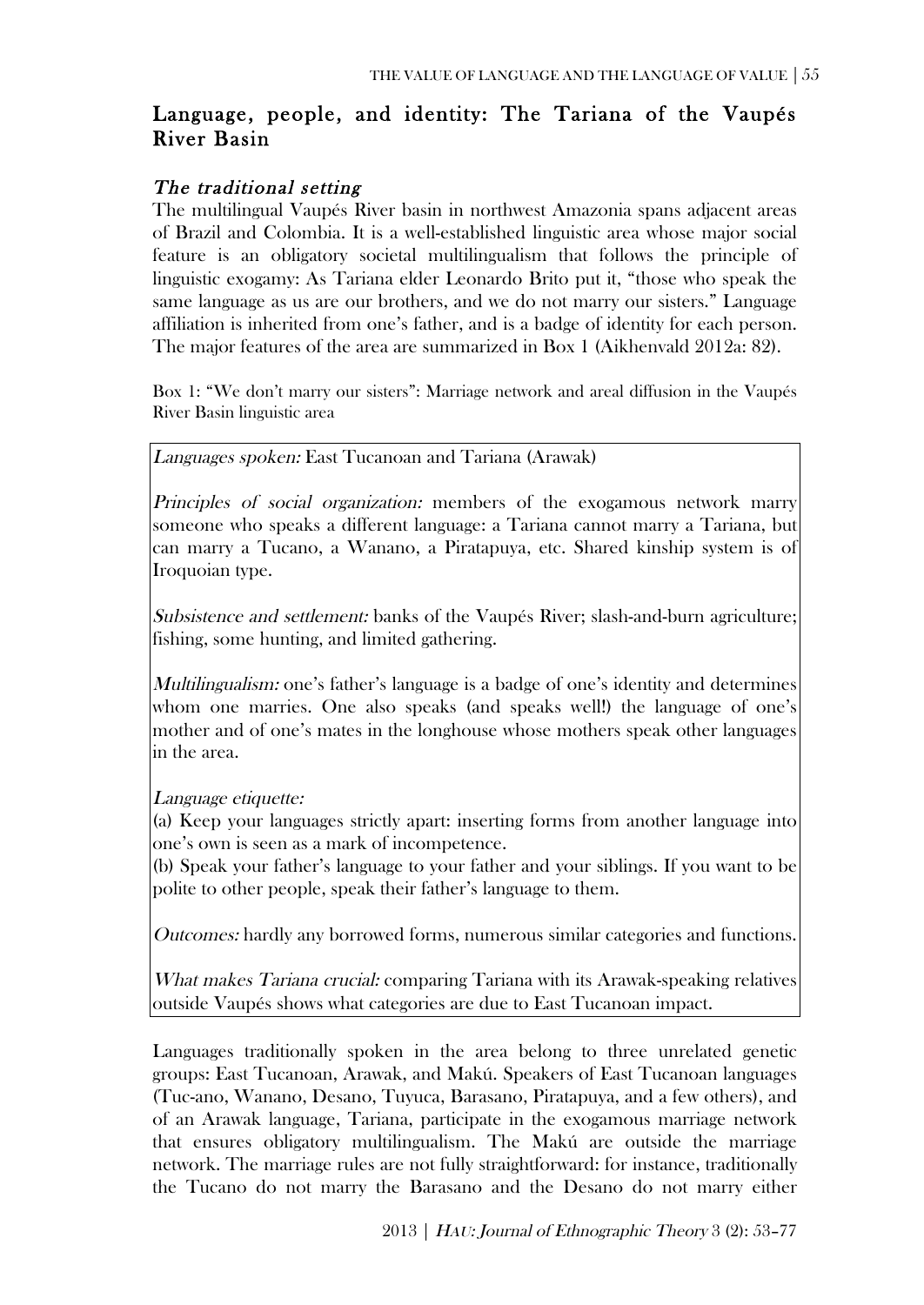Tariana or Wanano. The Desano are considered younger brothers of the Tariana (this resonates with some hypotheses about their erstwhile Arawak origins: see Aikhenvald 2002). Every group has preferential marriage partners (for instance, the Tariana of Santa Rosa prefer to marry the Piratapuya, and the Tariana of Periquitos tend to marry the Wanano). The exogamy itself is rooted in the distinction between consanguinity (identified with speaking the same language) and affinity (relating to speaking a different language). These two dimensions, and their interrelationships, define the Vaupés society (in the spirit of the principles formulated by Viveiros de Castro 2001).

A striking feature of the Vaupés linguistic area is a strong cultural inhibition against language mixing, viewed in terms of borrowing morphemes. Recognizable loans are traditionally considered tokens of linguistic incompetence. Those who violate the principle of keeping languages strictly apart and commit the "crime" of mixing their languages by introducing lexical and grammatical loans (Tariana nañamura na-sape [3pl-mix 3pl-speak] "they speak by mixing") are ridiculed as incompetent and sloppy. Those people are often referred to, behind their backs, as *meda-peni* (be.good.for.nothing-ANIMATE.PLURAL) or as "those who are good for nothing" (translated into Portuguese as à toa). This is the first value term to be mentioned here—we return to its other overtones below.

A note on the Tariana language is in order. The overwhelming majority of forms are of Arawak origin. But the structures—that is, the meanings of the forms, and the grammatical categories—are overwhelmingly Tucanoan. Much of what will be said below is shared with Tariana's East Tucanoan-speaking neighbors and relatives.

## The Tariana in the context of the Brazilian Vaupés

#### THE LANGUAGE SITUATION

 $\overline{a}$ 

Multilingualism, social organization, and language attitudes of the peoples of the Vaupés River Basin area on the Colombian side have been discussed in a variety of sources, among them Christine Hugh-Jones (1979), Stephen Hugh-Jones (1979, 1988, 1992), A. P. Sorensen, Jr. (1967), Jean Jackson (1974, 1983), and Alcionílio Alves da Silva Brüzzi (1977). The Brazilian side is markedly different: linguistically so, because of the presence of a non-Tucanoan language (Tariana); and socially so, because of a greater degree of cultural disintegration and loss thanks to a strong impact of the Salesian missionaries, and—prior to that—continuous contacts with the non-Indians, especially during the rubber boom.

According to the language etiquette of the area, one is supposed to speak the language one identifies with—that is, one's father's language—to one's siblings, father, and all his relatives, and one's mother's language to one's mother and all

<sup>1.</sup> Recently, some of these restrictions have been violated. In addition to one person with a Tucano mother and a Barasano father, I know of three instances of Desano-Tariana marriages (two of them involving speakers of Tariana or their families). While the parents are somewhat upset the young people exhibit no shame. In one instance, a Tariana has married another Tariana from a different subclan; this is a matter of shame to the father, and has affected his reputation in the community. For obvious reasons, I will not mention the names of the people involved.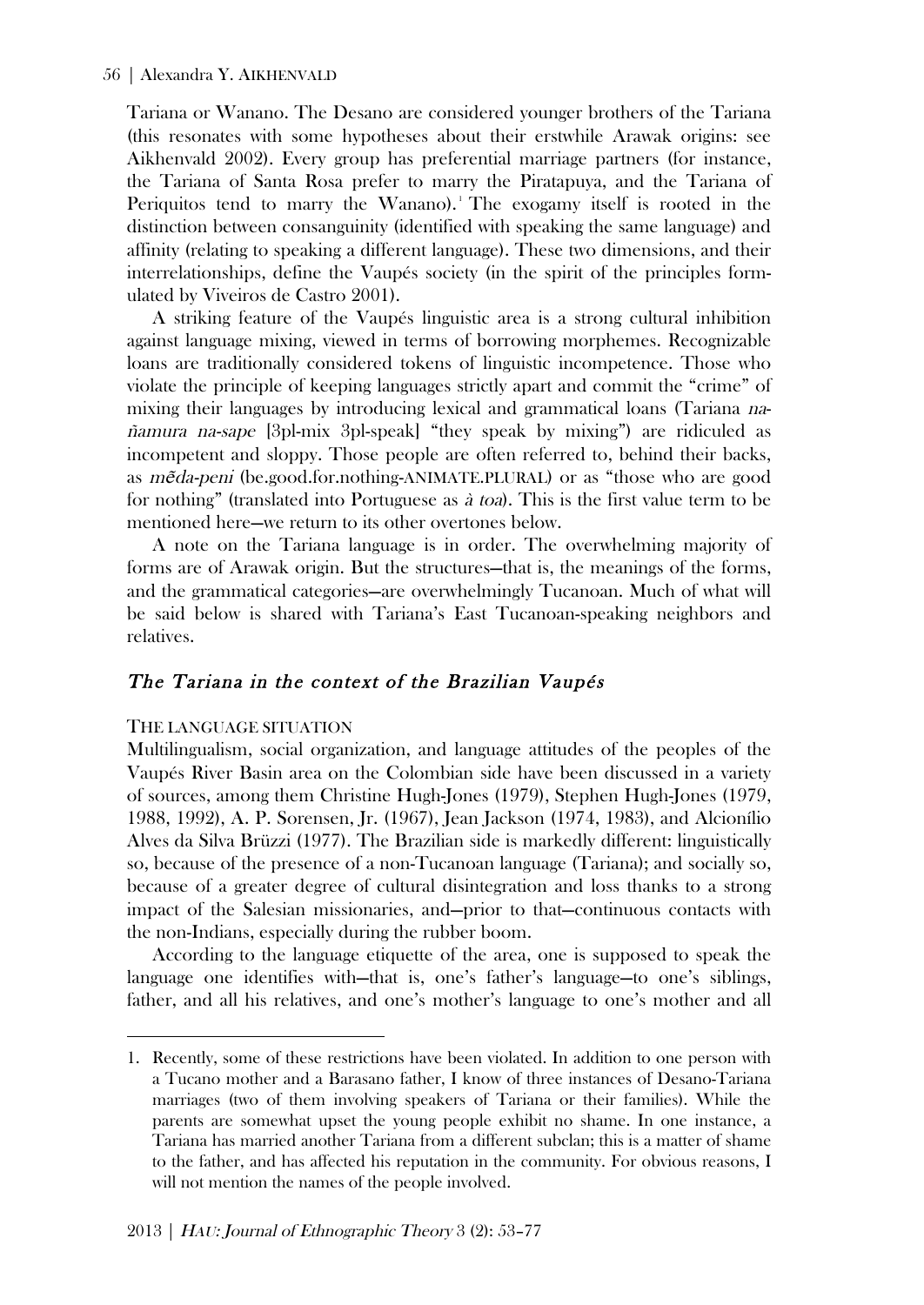her relatives. However, during past decades the traditional pattern of language transmission in the Brazilian Vaupés has been affected by a number of factors.

When Salesian missionaries established themselves in the area in the early 1920s, they imposed Western-style schooling on the Indians, and forced children into boarding schools where they were made to speak just one language, Tucano. Salesians aimed at civilizing Indians. This implied not only making them into "good Christians." Salesians also considered the traditional multilingualism of the area a "pagan" habit, and strived to make Indians monolingual "like other civilized people in the world."

The Salesians in the Brazilian Vaupés chose the Tucano language because it was, numerically, the majority language. Salesian missionaries practiced forceful relocation of Indian settlements closer to mission centers—where the Indians could be more easily controlled—and amalgamation of different settlements, eliminating the traditional longhouse system and introducing European-style nuclear family houses. Another reason for the disintegration of traditional multilingualism was a breakdown of traditional father-child interaction: with the need for cash-flow, all able-bodied men would go off to work for Brazilians—undertaking such tasks as collecting rubber and gold-mining. As a result, children would have a considerably reduced degree of exposure to their father's language. This resulted in the spread of Tucano, and, to a lesser extent, of other East Tucanoan languages, to the detriment of Tariana.

At present, Tucano is rapidly gaining ground as the major language of the area, at the expense of other languages in the Brazilian Vaupés (which does not appear to be the case in Colombia). The main consequence of the recent spread of the Tucano language in the Brazilian Vaupés is the gradual undermining of the one-toone identification between language and ethnic group.

Another linguistic success story was the implementation of Língua Geral Amazônica<sup>2</sup> by Catholic missionaries across the whole northwest Amazonia. This language is also known as Nhêengatú, with a literal meaning of "good speech." The spread of Nhêengatú started in the seventeenth century in the areas of Maranhão and Pará, as a simplified—or semicreolized—variety of Tupinambá (a Tupí-Guaraní language). It was implemented as a major language of interethnic communication in the interior Amazon from the seventeenth to the nineteenth century, to the detriment of a great many indigenous languages (including many Baniwa varieties). It is still in use in the Upper Rio Negro area but is now partly endangered (Rodrigues 1986). Many descendants of the now extinct Baré identify with this language as their ancestral heritage. Some older speakers of Tariana used to know a certain amount of Língua Geral and called it Baré (with no reference to "good language"). Nowadays schools operate almost exclusively in Portuguese. This language (known as Yalana yarupe "non-Indian language," or "white man's language") is rapidly gaining ground, and may, in the future, pose a threat even to Tucano.

The maintenance of the Tariana language, and the self-esteem of its speakers, were boosted by the establishment of the Association of the Tariana of the Middle Vaupés in 2000, whose founding president Jovino Brito is a fluent speaker of the

<sup>2.</sup> Lingua Yeral in Spanish-speaking countries.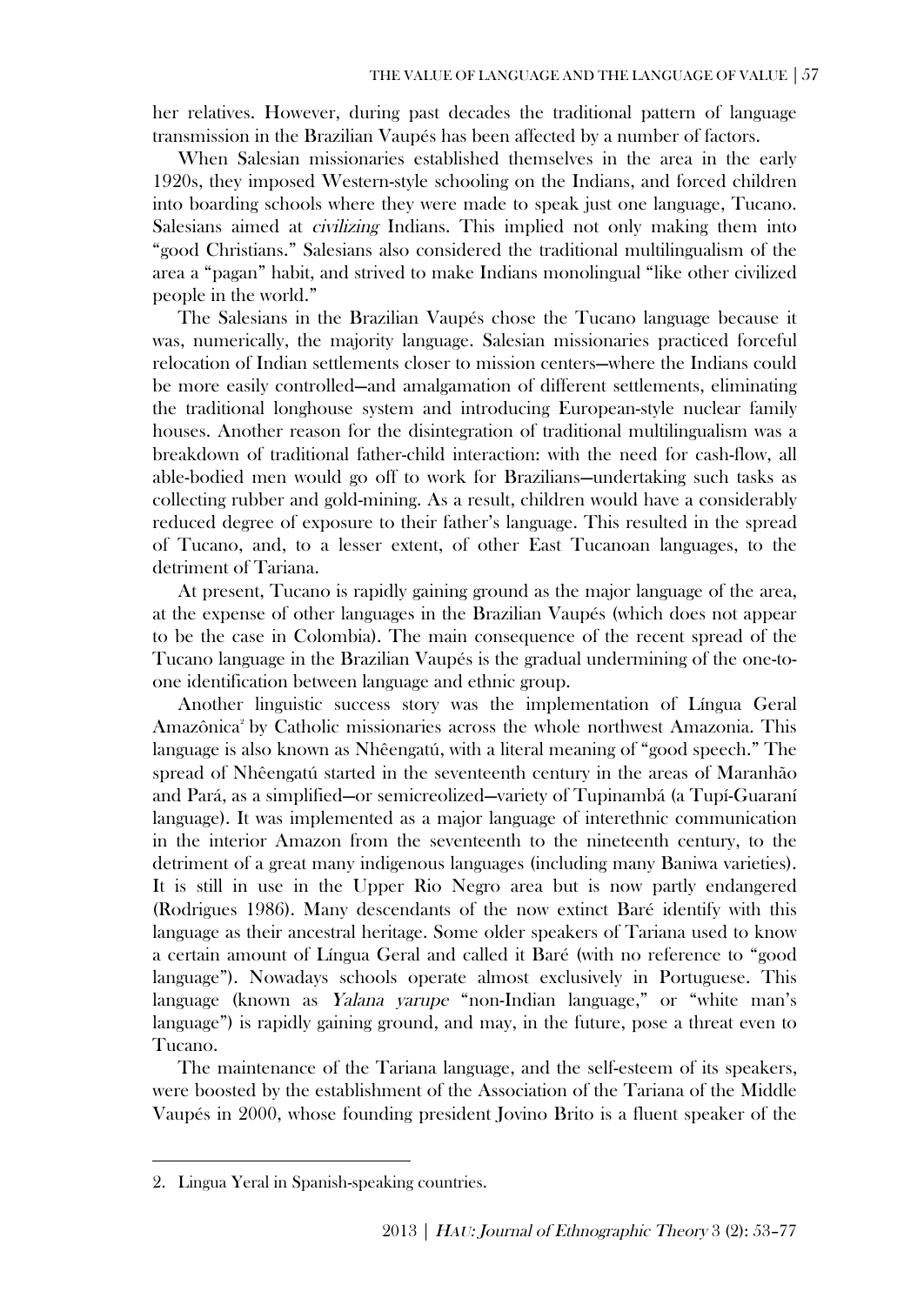language, an expert in the traditional lore, and nowadays a healer.<sup>8</sup> Following a general trend toward establishing specialized ethnic schools in the Upper Rio Negro area, a Tariana special school (Portuguese escola diferenciada), Enu irine idakini ("The grandchildren of the blood of Thunder") was established in 2005. The name of the school reflects the origin myth of the Tariana as a whole. Its founding director Rafael Brito is the youngest speaker of the Santa Rosa variety, and fluent in the language. The special school offers the same subjects as other schools, in addition to at least two hours a week of the Tariana language. After a rocky start, the school is now well established; as of second semester 2012, the language is being taught by two fluent speakers: Emílio Brito (of Santa Rosa) at secondary level and Edivaldo Muniz (of Periquitos) at primary level. That representatives of different dialect varieties teach the language at school reflects a present day tendency to allow for variation and relent on the strict adherence to just one variety (documented in Aikhenvald 2002, 2003b).

#### TO KNOW A LANGUAGE: A VAUPÉS PERSPECTIVE

Language is the badge of identity, and the major defining feature of the societal exogamy throughout the Vaupés area.<sup>4</sup> People who marry someone who speaks the same language as themselves are said to be "like dogs" (Tariana tsinu kayupeni). Those who do not speak their own language are treated with condescension and pity (and refer to themselves this way as well: Tariana na-sawaya na-sape [3plborrow 3pl-speak] "they speak by borrowing"). One can claim to speak a language only if one has a right to do so: that is, if it is one's father's language. I have been a witness to a few situations whereby an Indian would deny speaking a language they had just been speaking fluently because this is not "their" language.

To know a language in the Vaupés context means to know it through and through. Only those who have a native-speaker-like proficiency in a language would acknowledge they actually know it (also see Sorensen 1967 and Grimes 1985). The Tariana refer to those who know just the names of flora and fauna but cannot produce a story in the language as nepitaneta-mia-ka pa-sape-li sede (3pl+name+CAUSATIVE-ONLY-RECENT.PAST.VISUAL IMPERSONAL-SPEAK-NOMIN-ALIZATION not have "they only call names, there is no talking"). The term  $m\tilde{\textbf{e}}$ dapeni ("those who are good for nothing") is often used to describe those who cannot tell a story and can only "call names" in a language.<sup>5</sup> Speakers who fail to use the right markers of information source are also  $m\tilde{\epsilon}da$ -peni. We return to this below.

The growing language loss threatens peoples' identity. Full knowledge of a language is gradually ceasing to be accessible to many people, since the majority of

<sup>3.</sup> Aikhenvald (2003a: 21) briefly outlines the features of Jovino Brito's spoken Tariana.

<sup>4.</sup> Aikhenvald (2002: 17–28) discusses the putative age of the area.

<sup>5.</sup> Recently, José Luis Brito (who has a teacher's diploma and has been working as a librarian for over twenty years) suggested that one should know verbs to be able to claim that one knows a language. It has been suggested, during the Workshop, that this purism among the Tariana may result from the fact that the language is endangered. This is most likely not the case, since the neighboring East Tucanoan speaking groups display the same kind of purist attitude to their languages (see, for example, Sorensen 1967).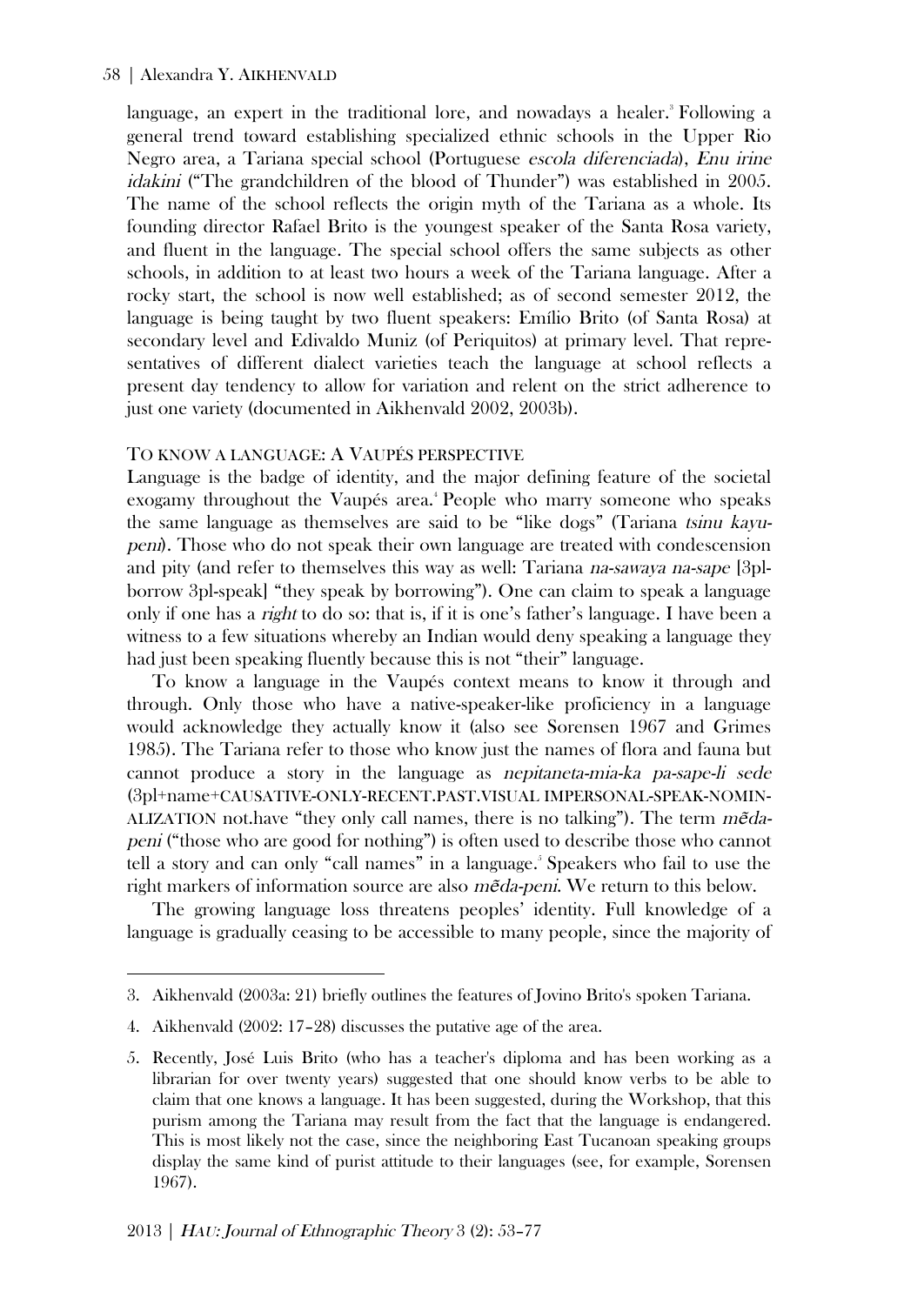languages other than Tucano have become endangered. Some telling figures are in Table 1.

|                   |       | Tucano   Piratapuya   Wanano   Desano   Cubeo   Tariana |       |       |       |       |
|-------------------|-------|---------------------------------------------------------|-------|-------|-------|-------|
| People            | 4.500 | 1,232                                                   | 1,000 | 1,800 | 3,000 | 1,500 |
| Language speakers | 4.500 | 200                                                     | 200   | 150   | 300   | 95    |

Table 1: The Brazilian Vaupés: Languages and their speakers

The discrepancy between the number of those who belong to a tribe and those who actually speak the language is particularly marked in the case of Tariana. There are hardly any children learning Tariana: the youngest speaker of the Santa Rosa variety is now in her early twenties. The spread of Tucano is also leading to the gradual disappearance of one of the most fascinating multilingual areas of the world, and the areal phenomena associated with it.

#### The Tariana close up

#### THE TRADITIONAL CLANS

 $\overline{a}$ 

Tariana, the only representative of the Arawak family within the Vaupés area, used to be a continuum of numerous dialects, one for each of several hierarchically organized clans. The hierarchically higher clans of the Tariana were a powerful group in the Vaupés area (starting from their first mention in 1755: see Wright 1992). The highest-ranking Tariana were also the first to lose their language; this process was already advanced in the early twentieth century, according to Theodor Koch-Grünberg (1911: 51; also see Giacone 1962: 7). The only dialect still actively spoken is that of the Wamiarikune, traditionally one of the lowest ranking clans.<sup>6</sup>

The myths and oral histories of different Tariana subgroups indicate that they may have taken different migration routes and perhaps assimilated different language groups, before they had arrived in the Vaupés basin.<sup>7</sup> Having hier-

<sup>6.</sup> This article, as all my previous work, is based upon information obtained via original fieldwork over more than twenty years with speakers of all existing dialects of Tariana (mostly the Wamiarikune of Santa Rosa and Periquitos, with less than 100 speakers in all). An overview of previous work on Tariana and the Tariana dialects is in Aikhenvald (2003a). Another quite divergent variety of Tariana is spoken by the Kumandene of Santa Terezinha (Kapinawali) on the Iauari river (Aikhenvald forthcoming); there may be another dialect upstream from San Carlos (in Venezuela) (Jovino Brito, personal communication, April 2012).

<sup>7.</sup> The Wamiarikune are, in all likelihood, direct descendants of a group of nomadic hunters and gatherers described by Carl Fredrich Phillip von Martius (1867: 567) and of the Yurupary-tapuya mentioned by Theodor Koch-Grünberg (1911) and Henri A. Coudreau (1886-7). Also see Aikhenvald (2006, forthcoming) for further data on their origins. Historical and traditional evidence suggests that neither Tucano nor Tariana are the autochthonous population of the Vaupés. There is an assumption that the original inhabitants of the area were the Makú groups (see Aikhenvald 2002).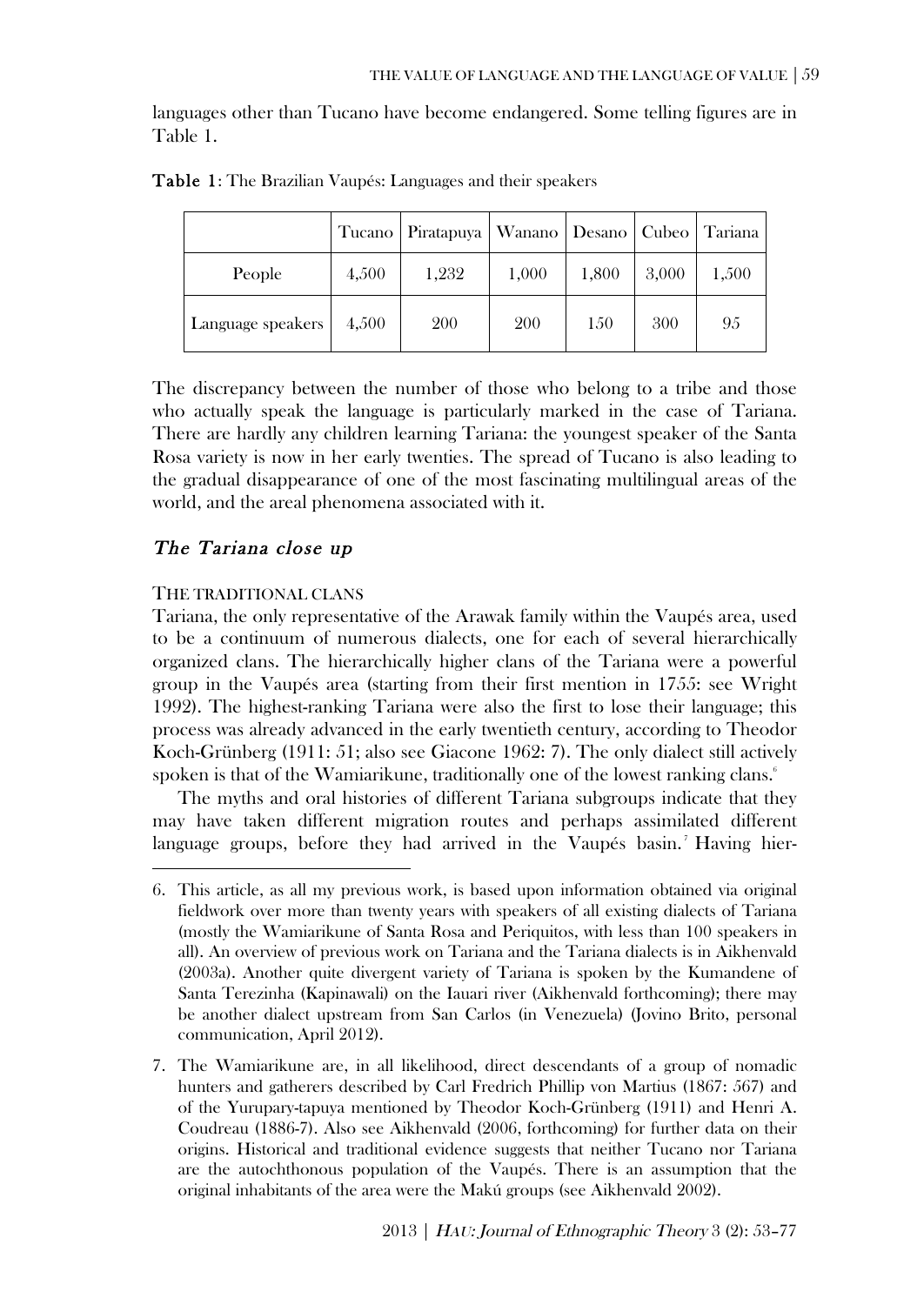archically organized clans is a feature of all the East Tucanoan groups in the Vaupés area. Establishing the exact position of each clan on the hierarchy is a controversial matter: every group will give you a different hierarchy. According to the Wamiarikune lore, the Tariana groups fall into two large classes: the upper ranks who came floating out of the water at Ipanoré rapids and lower ranks (also called surara-ne "slaves, soldiers") who appeared out of the smoke of the creator's cigar. In at least some accounts, the Wamiarikune belong to the latter group. In most accounts, they "floated" (this is reflected in the name of this group wamiariku-ne we.float-LOCATIVE-ASSOCIATIVE.PL "people of the place of our floating"). But note that origin myths are not cast in stone: they change depending on the audience and on the times (see Brüzzi 1977; Aikhenvald 2002; and in "The value of language, and discourse of nostalgia" and "The language of 'worth': White people in the origin myth" below).

The egalitarian nature of Vaupés societies may appear to be at odds with existing clan hierarchies. According to early sources (see an outline in Wright 2005), in the eighteenth century representatives of higher-ranked clans used to sell members of lower-ranking ones into slavery to Portuguese traders. Nowadays, there does not appear to be any obvious tension between clan hierarchies and the egalitarian organization of each clan. The access to goods and skills within each clan is—at least in theory—equal for all. Clan hierarchies are important for ethnic histories and interclan attitudes, but little else.

Whether or not egalitarianism in itself can be treated as a traditional value is a moot point. Its value overtones are reflected in negative attitudes toward those who want to surpass others in having more, or wanting more. Traditional hierarchies of subclans and division of labor within each subclan (see "Straight men, wayward women, and further expressions of value" below) used to be part of traditional values. Nowadays it is the knowledge of these that is appreciated and valued just as is any traditional knowledge (of which there is little left).

Language loss and the loss of traditional knowledge have resulted in an increased value placed upon linguistic and cultural documentation of Tariana: the dictionary, the existing cultural description, the recorded and transcribed texts, and also web resources. Gradually, the focus is shifting from the spoken to the written word. But this is a topic for another study (see Aikhenvald 2013a).

#### THE TARIANA, THEIR RELATIVES, AND THEIR NEIGHBORS

For the Tariana, and for the other Vaupés people, humans are divided into two groups. Nawiki (lit. people) covers Indigenous people, or Indians. Yalana (one of the very few loans, coming from Língua Geral yara "man") covers all non-Indigenous people and roughly correlates with the notion of "white man." Note however that Asians and Afro-Brazilians are also Yalana.

The term for the Vaupés Indians is Yeposana, which is also the term for the Cubeo Indians (see Aikhenvald 2002: 22; and Brüzzi 1977; I have no explanation for this at present). That is, a Yanomami from way up to the northeast, or a Baniwa from the Içana River area, would be a Nawiki but not a Yeposana. A Desano would be a Nawiki, and a Yeposana. The Yeposana divide into wa-ya-sawa (1pl-POSS-CL:GROUP "our group") and pa:-sawa (one/another-CL:GROUP "another group"). Normally, any Tariana—no matter what clan they belong to—will be referred to by the Wamiarikune as "our group." "Another group" covers the non-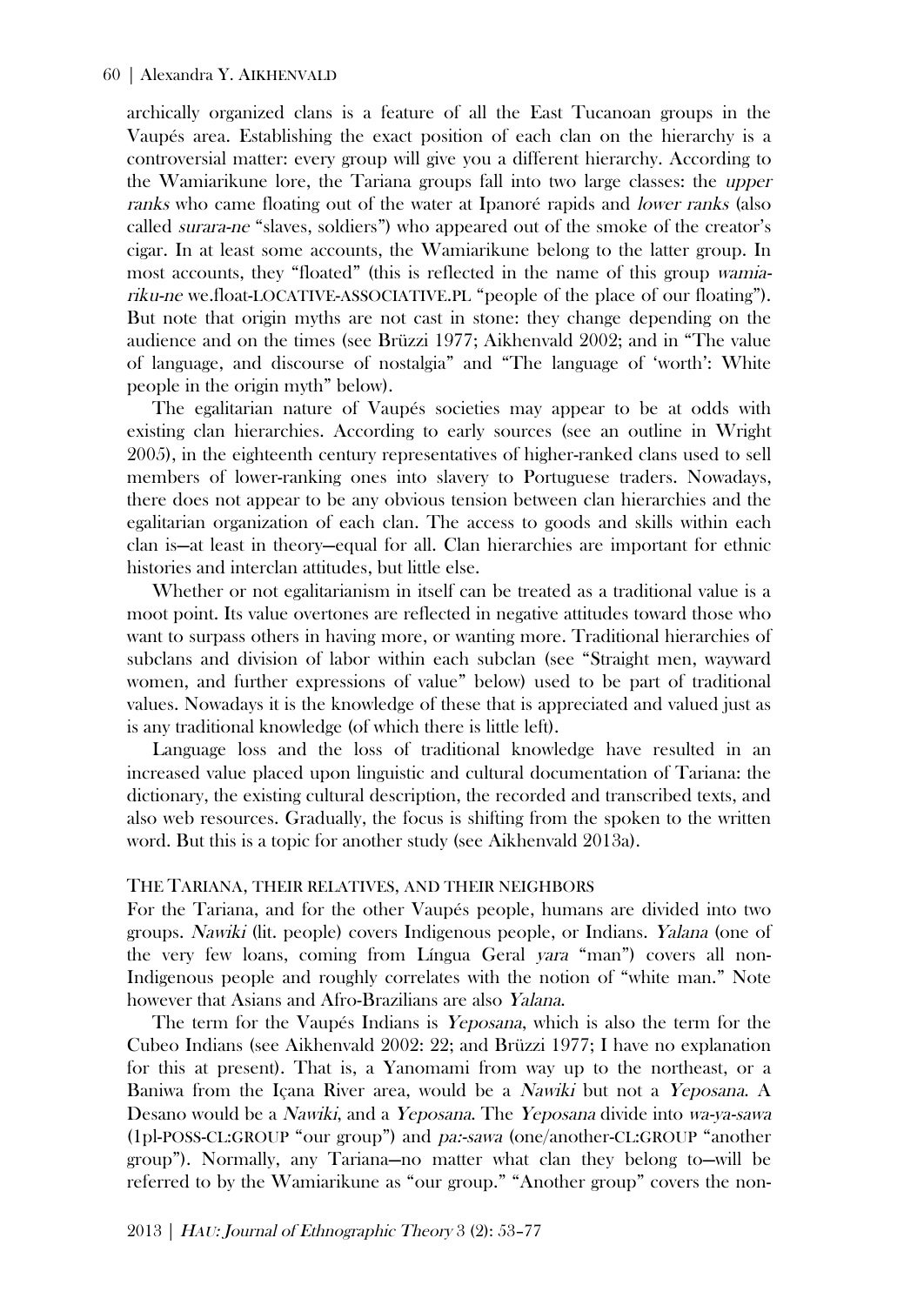Tariana-speaking *Yeposana.*<sup>8</sup> This nomenclature is remarkably similar across the Vaupés (see Brüzzi 1977). It is notably different from other Amazonian groups, for instance, the Panoans south of the Amazon who tend to have a special term for an "enemy group" (see Erickson 1986).

All the Yeposana are classificatory relatives (consanguineal, if they share the father's language, or affinal if they do not). Nawiki are, in theory and sometimes in practice, marriageable. The Yalana stand apart from the Nawiki.

Anyone who uses recognizably foreign forms from an East Tucanoan language would be condemned as useless. In addition, a complex set of stereotypes is associated with the major group of the Yeposana, the Tucano. They, and their language, are perceived as a threat to Tariana (and rightly so) (see Aikhenvald 2002: 187–208, 2003b). However, with the language loss, some Tariana speakers are now becoming more tolerant of occasional switches into Tucano. Unlike about ten years ago, one switch will not earn you a label of "useless." Regular switches will.

Those who code-switch with Baniwa (which is closely related to Tariana) and insert Baniwa forms into their Tariana are regarded as somewhat weird and may be made fun of. But if they use a Baniwa form that has a different meaning in Tariana and can be interpreted as wrong Tariana, they are called useless. The political stance of the Baniwa has become stronger since 2002 (when Baniwa was proclaimed to be one of the three official indigenous languages of the Upper Rio Negro, together with Língua Geral and Tucano). The Baniwa are reported to possess strong "poison" (Tariana ya:ne). Associating oneself with the Baniwa is fraught with danger of being suspect of having access to the poison.

The relationship between the Tariana, the "white man" (Yalana), and the "White man's language" is uneasy. The white people—a dominant group—are identified with access to economic prosperity and education. (The term yalanata "to boss," is derived from the yala-na [Non.Indian.person-SUFFIX:PEOPLE].) The white man's language is a symbol of status (see Woolard 1989: 89 on this multifaceted notion) associated with desirable attributes that imply improvement in the quality of one's life and access to goods, possible jobs, and so on. But centuries of negative experience in interactions with the white people (stereotyped as the "patron-peon" relationship going back to the tragic events of the rubber boom era: see Meira 1993 and Hemming 1987) have created a feeling of inferiority, dependency, and caution in regard to white people among Indians. In day-to-day discourse one finds that white people (especially men) are stereotyped as endowed with the undesirable qualities of greed and arrogance. These features are also assigned to those who overuse a white man's language while speaking Tariana, and

<sup>8.</sup> The terms for other groups of nawiki that are not Yeposana include Mayanaku-ne for Baniwa in general, *ūhū-nawiki* for the Hohôdene Baniwa, and Werekhena for the Warekena of the Xié river and surrounds. And there are of course terms for different groups of the Yeposana, e.g., Desene "Desano," hulipísi-ne or wiri-ne (aphrodisiac-PL) "Barasano," kupheme-ne (fish-PL) "Piratapuya," suruphe-ne (clay-PL) "Tuyuca," panuma-pe (one+mouth-PL) "Guanano," yase-ne (toucan-PL) "Tucano," ye:-ne (armadillo-PL) "Tatuyo." The Makú people (ma:ki-ni "Makú," including Hupda, Yuhup, Bara, Kakua, Nukak, and also Dâw) are sometimes talked about as Nawiki, but mainly discarded as being "like animals" in the jungle.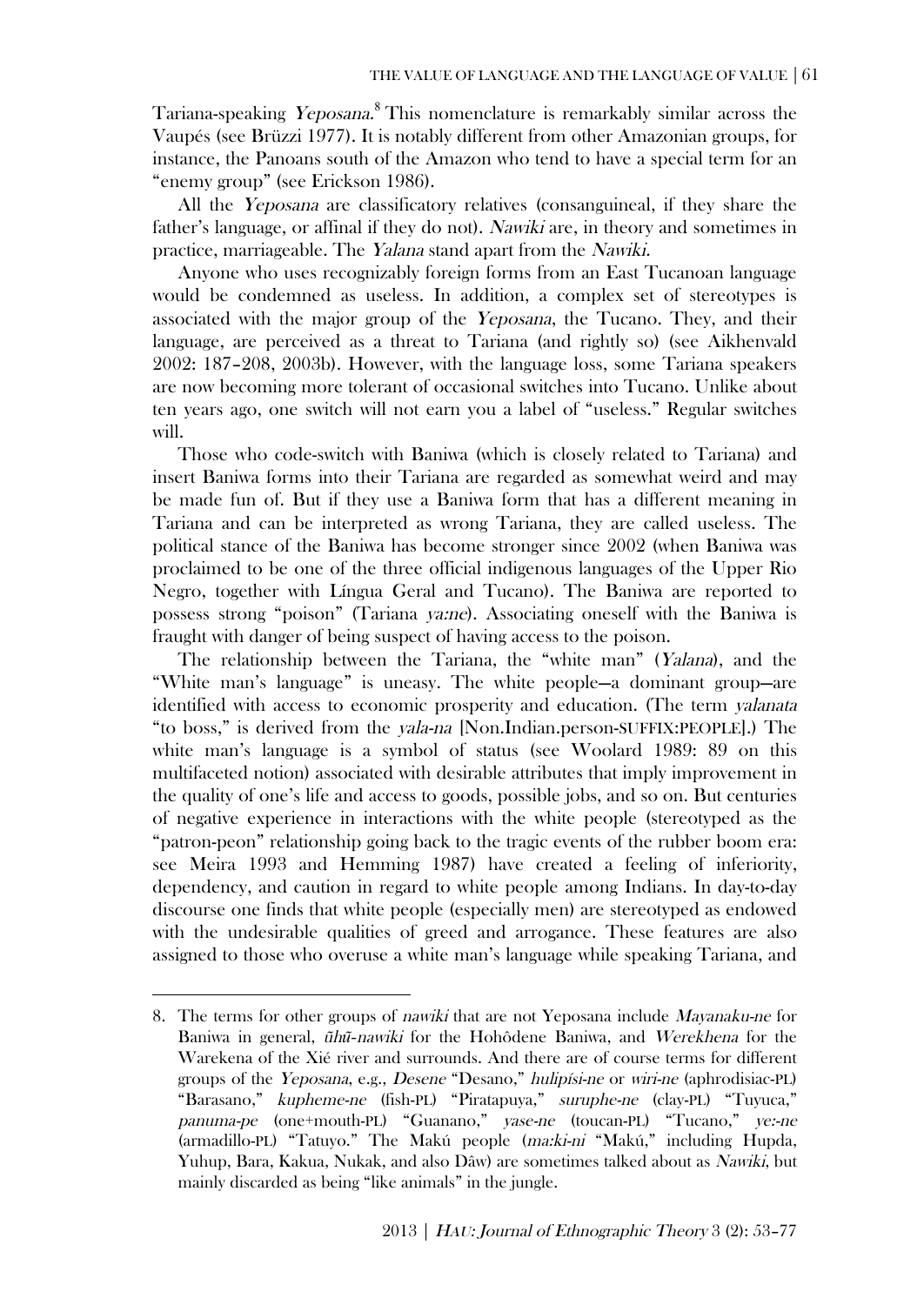thus are perceived as go-getters trying to gain access to economic advantages of the "white man's world." They are condemned as "wanting to be better than us"—a dangerous attribute (see below). We now turn to our next topic: the language of value, or evaluation, which the Tariana use.

## The language of "value"

The Tariana language is comparatively rich in the ways of talking about value and evaluation. We briefly go through the existing terms, and then draw some conclusions.

## Good, proper, and straight

The adjective and stative verb ma*č*a- translated as "good" extends into "proper, correct, appropriate, real, fully accomplished." A good-looking woman is ma*č*a-ma (good-CLASSIFIER:FEMININE). A nice, happy person is referred to as ma*č*a ka-kale (proper/good RELATIONAL-heart). An evil spirit will not harm (or do adverse things to) someone who is ma*č*a, "good person behaving properly," as in (1):

| (1) mača-ka-nuku                      | puaya   | ma-ni-kade-pidana    |
|---------------------------------------|---------|----------------------|
| $be. good/proper-SUBORD-TOP. NON.A/S$ | adverse | NEG-do-NEG-REM.P.REP |

"He (the evil spirit) does not do anything adverse if one behaves properly."

A very common expression is ma*č*a pi-ni (be good/proper 2sg-do "be careful, behave appropriate, take care"). Verbs can form compounds with ma*č*a- ("be proper, be good"); the resulting form means "be really VERB," as in ma*č*a-hui (be.proper-be.tasty "be really tasty ones"), ma*č*a-puwhi (be.proper-be.happy "be really happy"), ma*č*a-nhesiri (be.proper-like "really like"), ma*č*a-kera (be propershine "be really shiny"), ma*č*a-makara ("be really dry" lit. good-dry, cf. English good and dry ground after the flood).

The adverb *mayakani* "straight, in a straight line, direct" also means "good, correct, right." A person who is honest, follows the rules (that is, taboos) and behaves properly can be referred to with this term. Traditionally, women were not supposed to share male traditional knowledge (see below). Numerous place names had two versions: the one only used in the presence of women is referred to as "covert" (Tariana napianipe). The other was considered the correct one and could be used only by men in the presence of men; this form is referred to as *mayakani* ("straight, correct"). So, for instance, the covert name of the Ipanore Rapids to be used in the presence of women is *Pa-hwa-le-dapana* (lit. "the house where one lies"). The correct and straight name is Miaka-dapana (lit. "the house of yore"). (In my experience, those women who still speak Tariana are aware of both names, and now use the "correct" one.)

In Piapoco, an Arawak language closely related to Tariana but spoken in distant locations in Colombia and Venezuela, machakani ("right, straight") also has the meaning of "correct." This suggests that the association between correctness and following a straight line goes beyond the Vaupés area. The term for "correct," pawa-li (IMPERSONAL-sound, play-NOMINALIZATION, literally "the one that sounds") has strong positive overtones of doing something in a correct way (including language use) and following the societal rules.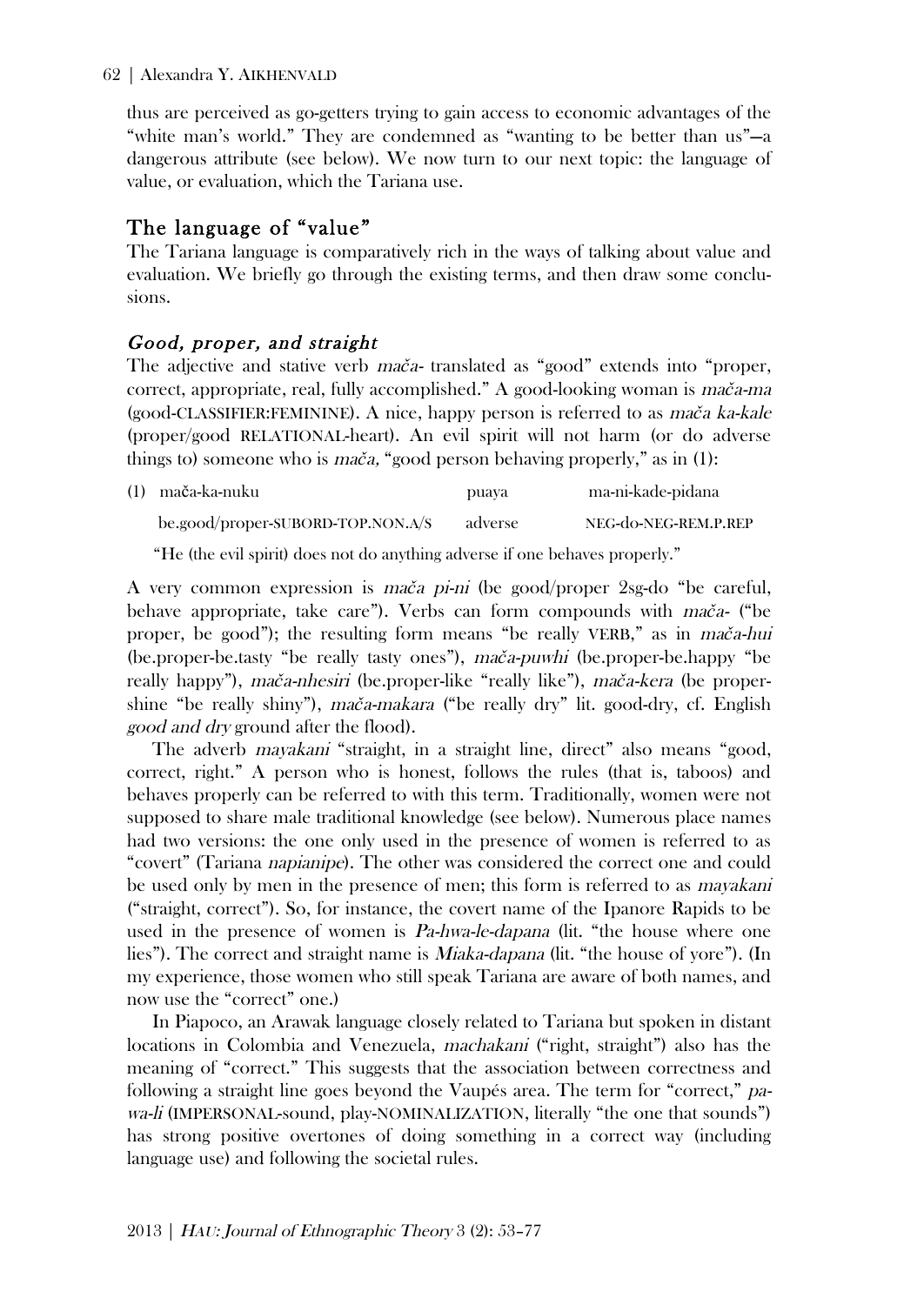#### The language of alterity: Bad, evil, and "different"

The major term for "bad, evil, adverse" is the adjective and stative verb ma:*č*i- "bad, improper" (unlike its positive counterpart ma*č*a-, it cannot form compounds with verbs). An evil, nasty person would be referred to with this adjective. If one feels "bad," it means not just physical discomfort: ma:*č*i di-rena (bad he feels) very often refers to mental anxiety, and also to those who have been adversely affected by the evil spirit of the jungle.

In (2), the children of a man who did not come back from the jungle went to look for him and found his gun and his feces. For them, this was good enough evidence that somebody had done something bad to him, mostly likely an evil spirit:

| (2) wha-niri-nuku                     | [ma: či-pu-nihka   | na-ni-nhil |
|---------------------------------------|--------------------|------------|
| $1\text{pl}$ +parent-MASC-TOP.NON.A/S | bad-AUG-REC.P.INFR | 3pl-do-ANT |

"They have indeed done something bad to our father" (we see the obvious evidence).

A plethora of terms with the meaning of "different, another, other way" are an alternative to ma:*č*i-: they all have strongly negative overtones of something dangerous. These are the indefinite modifiers pa*č*<sup>i</sup> ("another of a different kind") and pa- ("one, another," also used in counting), stative verb puaya ("different, unfamiliar, adverse") and adverb *puale* ("other side, elsewhere, somewhere else"). Numerous terms for "same" have no negative overtones. The notion of "different" as adverse can be linked to a broader vision of the condition of alterity, prominent in Amazonian cultures in general and encompassing various facets of potentially dangerous other, be it in the form of other Indian groups, supernatural entities of various sorts, the dead, white people, or women (see Henley 1996, for an overview and Descola 1986 on relationships between alterity, nature, and society among the Achuar of Ecuador and Peru).

Someone who is going through difficulties and is in a bad way will be described as being puaya ("in a different, and a bad way"). In the story about the origin of tobacco, the Creator said the following about his son-in-law, the Trickster Creator, who had to smoke simple leaves and lack tobacco that his father-in-law had in abundance:

| (3) | puaya-peri-na                                         | ihva       |
|-----|-------------------------------------------------------|------------|
|     | adverse-COLL-REM.P.VIS                                | you.plural |
|     | "You are in an adverse way" (I saw it long time ago). |            |

Along similar lines, if someone is possessed (eaten) by an evil spirit, he looks different (*puaya hiku*): this is a sign of something adverse. If someone is well behaved (and is ma*č*a), the evil spirit will not do anything puaya to them, as in (1) above. Menstruating women are considered dangerous (the late Graciliano Brito explained to me that the dangerous evil spirit Ñamu likes menstrual blood and so menstruating women are an easy target). A menstruating woman can be referred to as inaru puaya alia-ka (woman different/adverse EXIST-SUB "when a woman is in a different, adverse state"). The adverb *puale* ("the other way; on a different side" cognate to puaya) also has overtones of something adverse.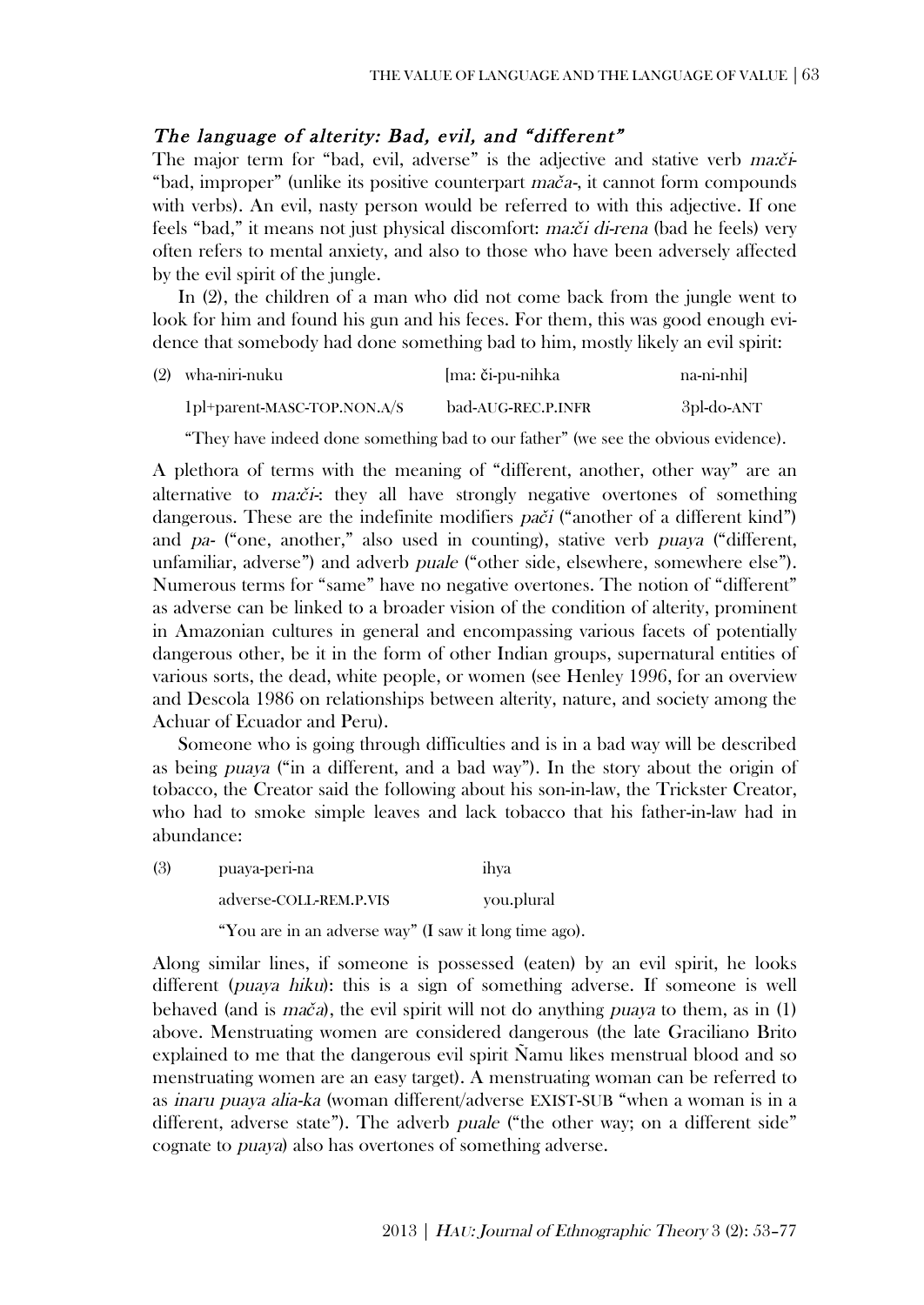The indefinite pa:*č*<sup>i</sup> ("other, of a different kind") often refers to something dangerous, as in (4). Here pa:*č*i yaphini ("something different") refers to some unknown adversity.

| $(4)$ pa: $\check{c}$ i | yaphini wa-na | di-nu-mha                         |
|-------------------------|---------------|-----------------------------------|
| other.of.different.kind | thing         | 1pl-OBJ 3sgnf-come-PRES.NONVISUAL |

"Something else (dangerous) is coming to us" (we cannot see it but we feel it: turned out to be the evil spirit).

Along similar lines, pa:- ("one, another") often has overtones of something strange, unknown, and potentially dangerous. For instance, pa-ma inaru (one-CL:FEM woman) may mean "one woman," "another woman," but also "strange, foreign, potentially dangerous woman." Further examples are in Chapters 11 and 26 of Aikhenvald (2003a).

In the Portuguese spoken by the Tariana and by Tucanoan-speakers, the terms outro ("(an)other") and diferente ("different") also have overtones of something dangerous, ominous, or straightforwardly bad. Saying "Outra coisa tá vindo para nós" (translation of [4]) has strong overtones of impending danger. This linguistic expression of what can be called "adverse alterity" is also reflected in attitudes and in behavior. There is no doubt that the Tariana value foreign (i.e., white man's) clothing and also food—including chips, coke, and chicken, which are status symbols, something only rich people can afford. Yet local food is what one cannot live without (hence the positive overtones of the verb kehwa ("be used to, be brought up to use"). People who pride themselves in having access to white people's goods are ridiculed as "wanting to be better than us" (see below).

These clearly negative overtones of being different go together with the culturally entrenched fear of "someone who is almost like us but not quite" widespread in the Vaupés cultural area (and described in C. Hugh-Jones 1979, among others). In the patrilineal and male-focused culture of the Vaupés, this goes together with some gender stereotypes.

## Straight men, wayward women, and further expressions of value

We saw in the previous section that menstruating women are dangerous and therefore referred to as puaya ("different, adverse"). This goes with the fact that in most Tariana traditional stories women appear to be strange and dangerous beings who spoil everything (and are referred to as *manihta-kadite* [NEG+think/reason-NEG+NCL:ANIM] "the one who does not think"). For instance, one traditional story relates that because of women's misbehaving, people have to suffer and work to get food. If a man dreams of a woman before going hunting or some other important event, this is a bad sign. There are numerous taboos to do with women being prohibited (under threat of death) from catching a glimpse of the Sacred Yurupary Flutes, which used to be their property and were taken off them by men. Women are not supposed to hear any words that contain the root piri ("Yurupary flute"): other synonyms are employed in women's presence, as a secret language (ina: napia-nipe [woman:PL 3pl-hide-NOM]) "what they hide from women"). According to Jorge Muniz (personal communication April 2012), the only able-bodied elder and healer from the community of Periquitos, women suffer birth-pains as a punishment for them trying to hold on to the Sacred Flutes. However, women are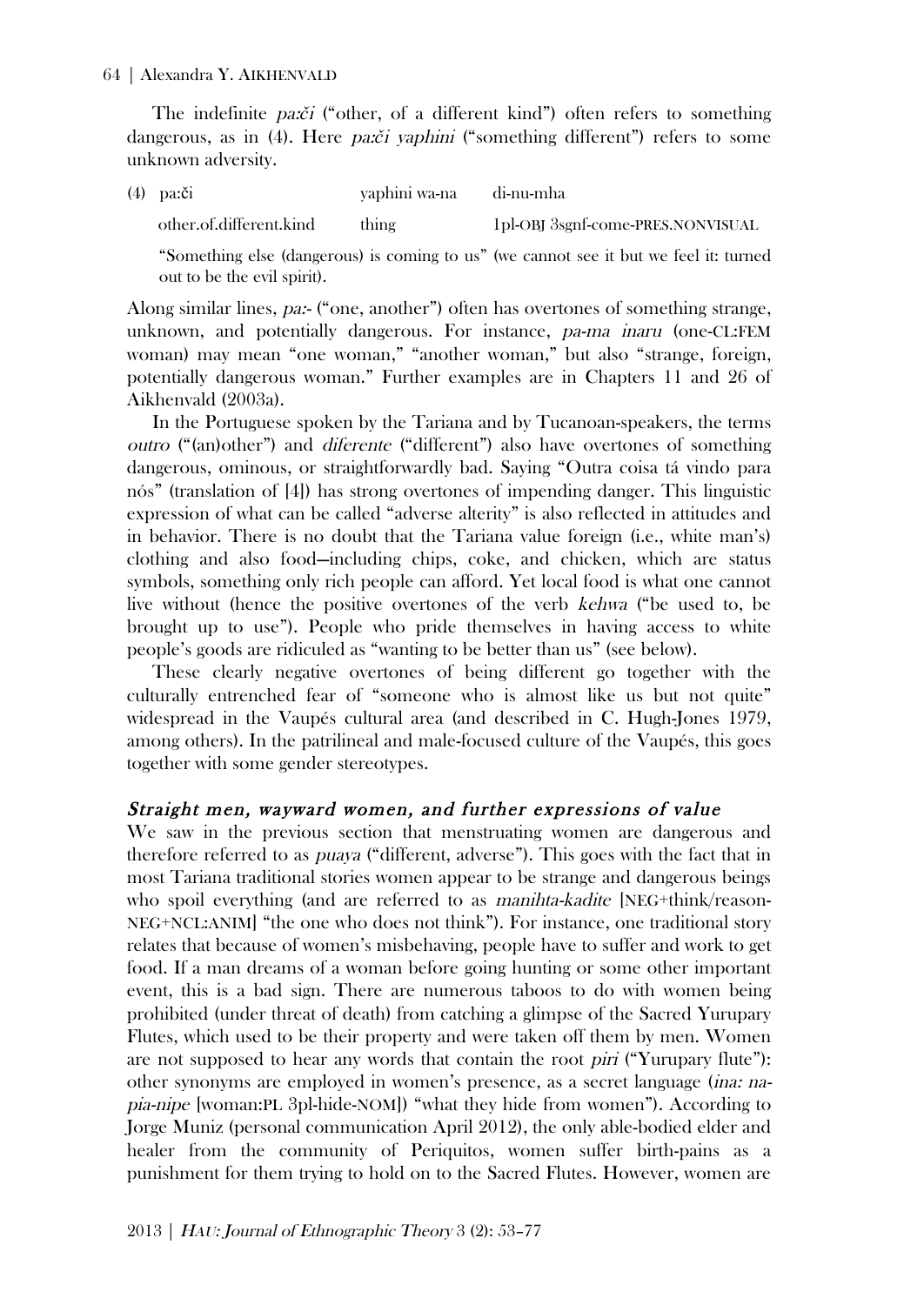not considered to be beneath men in any way: they are different and perhaps dangerous but not at all inferior (also see Aikhenvald 2013b).

The generic noun *č*iari ("man") has distinctly positive overtones: of courage, determination, and reason. People say it about themselves: Ricardo Brito, an elder from Santa Rosa, tells a moving story about how he managed to escape from a jaguar, and says that he'd said to himself, at a critical moment:

(5) nuha-misini čiari-naka I-TOO man-PRES.VIS "I am also a man."

Saying (5) is like a self-encouragement, confirming that one is courageous and manly enough to overcome an adverse situation. In animal tales, a positive character (such as the turtle) says the same thing to himself, before he undertakes a strenuous task of killing a tapir.

The term for "woman" may acquire negative overtones if contrasted to *č*iari ("man") as in (6) from a story about the otter teaching his son how to be like himself—strong and courageous.

| (6) | čiari-naka   | inaru-kade-naka    |  |
|-----|--------------|--------------------|--|
|     | man-PRES.VIS | woman-NEG-PRES.VIS |  |

"I am a man, I am not a woman."

That is, women are a different, strange, and potentially dangerous other. They are puaya by nature. In many traditional stories, women are conceptualized as a "dangerous other," and "those who do not think." Women are to blame for the fact that manioc has a hard skin that is difficult to peel. Human sweat has a bad smell because women misbehaved with a smelly mucura rat. Until the establishment of a Tariana indigenous school in 2004, women—wives and mothers—used to be blamed for not transmitting language to the Tariana children. An anthropologist might want to link this to the fact that women have to come from pa:-sawa, another group of Indians (who speak a different language), and are thus representatives of the dangerous side of alterity as a pan-Amazonian concept. Note that women are important as mothers, sisters, and daughters, and represent affinal relations as a basic dimension of "the cosmic relational matrix" in the society, using Viveiros de Castro's words (2001: 19). They are dangerous as source of transformation and change. This is not uncommon: Gillian Gillison's (1993) work on ceremonial role and status of women among the Gimi in the Highlands of New Guinea points in a similar direction.

Incidentally, women are blamed for language loss in other cultures. Alexandra Jaffe (1999: 103–8) focuses on the "discourse of culpability" among the Corsicans who identify women as "betrayers" of the indigenous language. The rhetoric of accusation in the Vaupés area is now gradually changing. That children can hardly speak or write Tariana is considered the fault of the school and of the teachers who are not implementing it properly. This is an instance of cultural change in explicitly formulated values. This shift in values due to a societal change can be compared to value reversal in the Yukaghir society as described by Rane Willerslev (2010), whereby women acquire a new role and a new status due to recent transformations.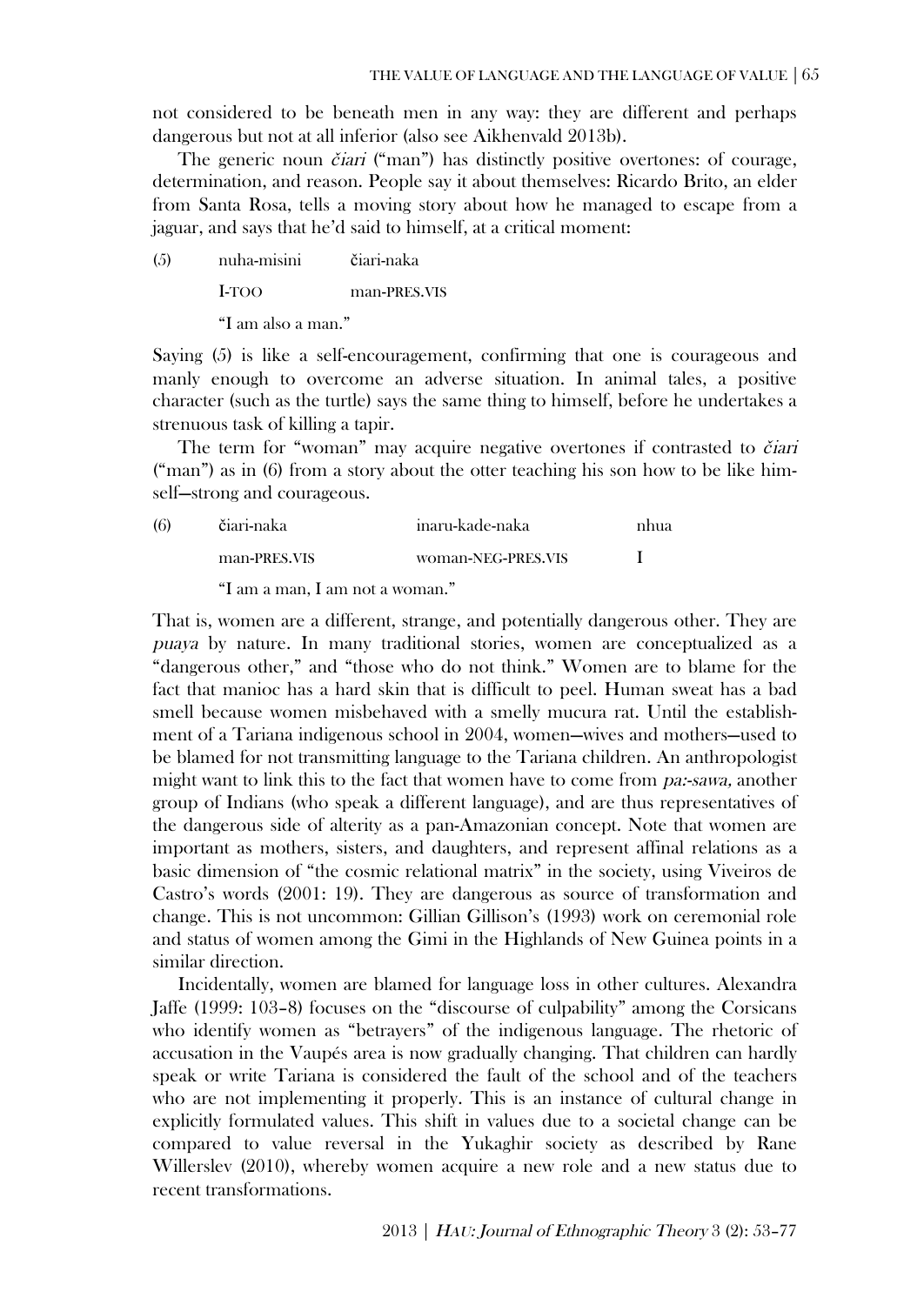A really important and respectable woman can be spoken about as if she were a man (this is also the case among the Jarawara, an Arawá-speaking group in southern Amazonia. See Dixon 2004: 287). The masculine pronoun is used to refer to such a woman. Members of the Brito family often switch to masculine when they talk about their mother Maria (a Piratapuya, an unofficial authority on cultural and even linguistic matters). In the origin myth told by the late Cândido Brito, a masculine pronoun is used to refer to the woman-creator Nanayo (see below).

The Vaupés society, despite its inherently hierarchical clan structure, is egalitarian. Traditionally, there was hereditary division of tasks: warriors, shamans, dance masters, and slaves or servants all had their place in life (see further details in Aikhenvald 2002). At the same time, those who wanted to surpass others appear to have always been condemned as not behaving properly. A middle-aged Tariana was showing off his knowledge of Portuguese and bragging that he was eating "chicken every day" (we recall that chicken from a supermarket is a "status food"). He was ridiculed, as wanting to "surpass people" (di-na-tha-ka di-yena [3sgnf-want-FRUSTRATIVE-REC.P.VIS 3sgnf-surpass]). I was warned not to trust him. The same applies to any Indian who behaves too much like a Yalana, that is, a non-Indian stereotyped as a dangerous go-getter. This usage points toward a covert value judgment attached to being equal to others: if you step out of line, and have more than others, you are vulnerable to envy, sorcery, and "evil breath."<sup>10</sup> This reflects a tension between a desire to possess consumer goods and the danger behind overdoing things.

The verb -na ("want") often has negative overtones: it implies wanting without thinking (that is, wanting with no reasoning; anihta "to reason" is a highly positive action). Someone who does something wrong or suffers through their own fault is said to have done it by "wanting" (*di-na-li*).

A positive or a negative quality can be emphasized by an augmentative suffix  $-pu$  (or  $-pi$ , by younger speakers), or  $-pasi$ . So, *inaru-pasi* (woman-AUGMENTATIVE) may refer to a "big woman," or to a really appreciable beautiful and desirable woman, or to a desirable and beautiful woman who is dangerous (e.g., an evil spirit in the shape of a woman). $\frac{11}{11}$ 

A special pejorative enclitic, yana ("bad, naughty"), can be used for negative evaluation of animate referents—from naughty children to the Tariana forefathers who were supposedly mucking around with other peoples' wives and got themselves a nickname of Iñemi. This name appears in the literature on Tariana (Koch-Grünberg 1911). It is used by the Kumandene Tariana of Santa Terezinha

<sup>9.</sup> Older speakers continue to follow this convention; however, younger speakers (like Jovino Brito) question it, and seem not to be familiar with it.

<sup>10.</sup> The late Ismael Brito was an able handyman, and was running a sawmill in Iauaretê until his tragic death by drowning after a night of drinking in late 2008. The explanation for this given by his younger brother José Luis was as follows: Ismael became too important, as if he'd owned the sawmill; and it was other peoples' sorcery that killed him.

<sup>11.</sup> This is different from other languages, including Portuguese and Spanish, where the augmentative has strong negative connotations.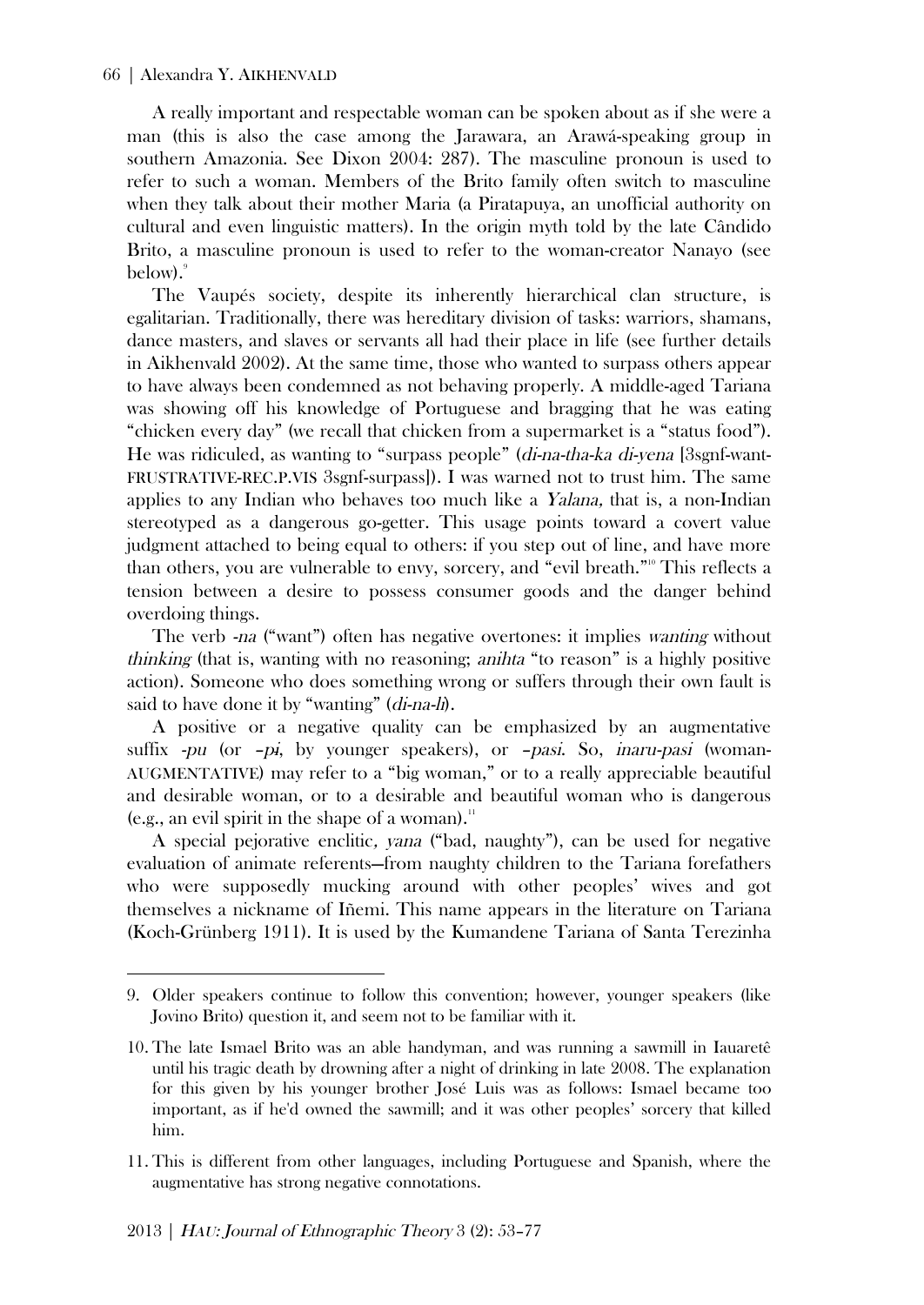as a term of abuse to refer to the Wamiarikune group (when a Wamiarikune is out of hearing), and translated into Portuguese as diabo ("devil"). The issue of value judgments of one Tariana group with respect to another lies beyond the scope of this study.

A further frequent means of negative evaluation is through the adverb  $m\tilde{\epsilon}da$ ("good for nothing, useless"). This takes us to the next section.

## The value of language, and the value of speaker

Certain grammatical categories are more communicatively important than others. All the languages in the Vaupés basin have what is known as "evidentiality." This means that in every sentence one needs to have a special suffix that indicates how one knows what one is talking about: whether one saw something, heard it, or felt it (as one "feels" an evil spirit in [4]), or inferred it, or assumed it, or simply was told about it (see Aikhenvald 2004 for a general overview and the details). This goes together with a cultural requirement to be precise, characteristic of the Vaupés societies, perhaps so as to avoid potential accusations of hiding something with bad intentions or worse—with being a sorcerer.

As in many other Amazonian societies, clear and precise expression is what defines a person's worth. Among the Mamaindê, a Northern Nambiquara group from southern Amazonia, a typical way to refer to a "good, trustworthy person" is to call them "one who speaks well." Someone who is "untrustworthy or of a questionable moral reputation is labeled as one who does not speak well" (Eberhard 2009: 468). In this case, and in many others, the correct use of evidentials is what signals a good speaker—and henceforth, a good, reliable, and trustworthy person. The same principle has been described for Huallaga Quechua and the Tariana and the East Tucanoan peoples in the Vaupés River Basin area (see Chapter 9 of Aikhenvald 2012a).

A major token of "correct" Tariana is the ability to use evidentials in the right way.<sup>12</sup> Those who use the wrong evidentials are *mẽda-peni* ("those good for nothing, useless"). The late José Manuel Brito was sneered upon and said (behind his back) to be useless because he was not using the correct remote past reported evidential (due to his Baniwa background). So are those who do not know traditional lore (such as the story of the Origin of Tobacco, quoted above in [3]). The late Américo Brito was the only person to have actually seen the Offering Ritual, once highly important. As he got old and sick, he started using Tucano words thus committing a crime of mixing languages. I was then told that he was then *me*dite ("a good for nothing, useless one").

The adjective *medite* (animate singular), *meda-peni* (animate plural), and further forms with different classifiers can refer to any person who does not "deliver" and are thus "good for nothing, useless." Someone who cannot build a house properly or could not fish or hunt could in principle be referred to as *m* $\vec{e}$ *dite.* But the most frequent and usual meaning of this term with reference to people is "someone (normally a man) who is not up to scratch in their father's language proficiency" and who does not know the traditional stories. In traditional

<sup>12.</sup> See details in Aikhenvald (2002: 213–20). "White people's" language does not have to mark information source and many Indians comment that white people are not to be trusted because they never tell you how they know things.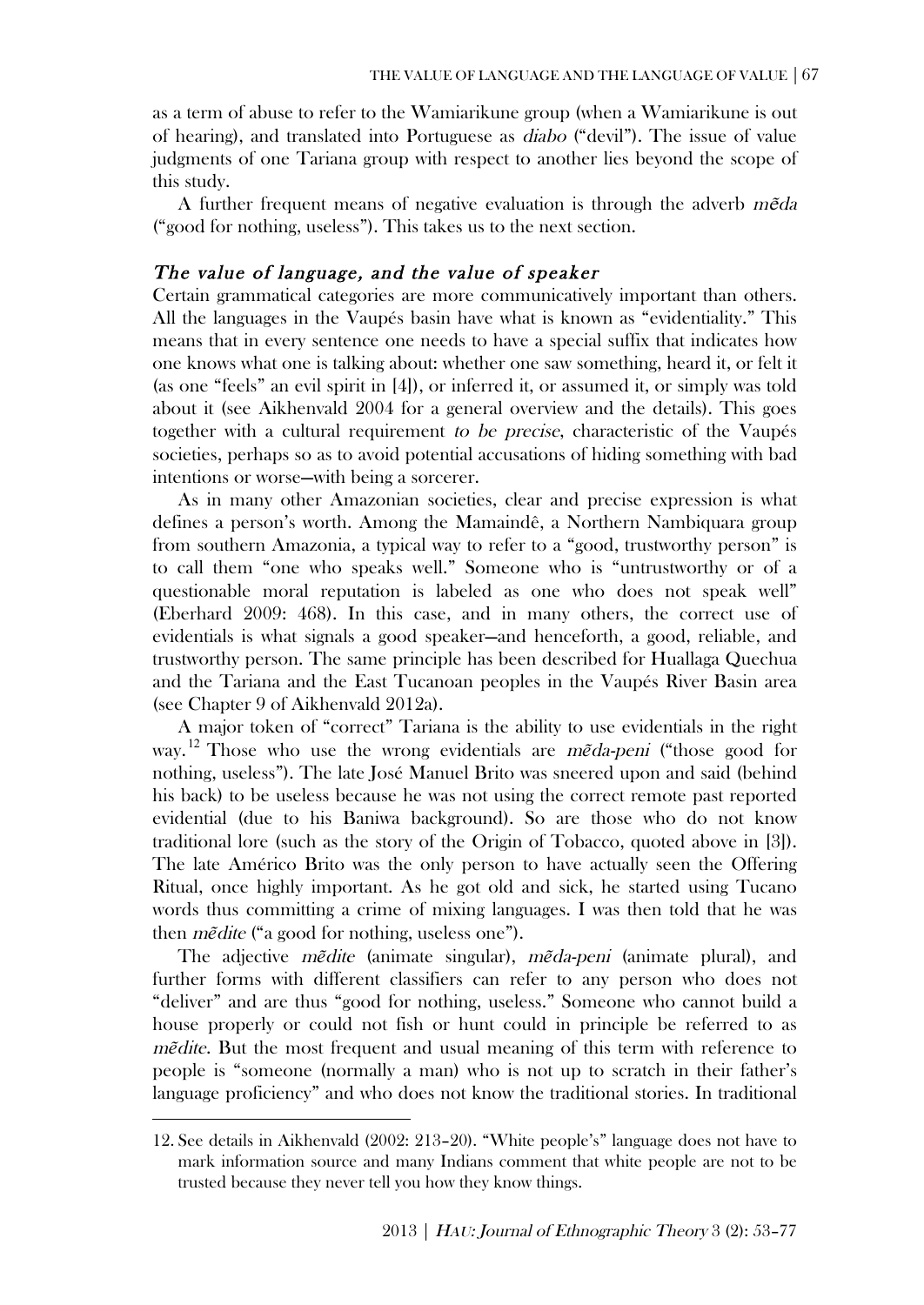stories, one hears about *meda-peni-ma-pe ina:* (useless-PL:ANIM-FEM-PL women) referring to women who "do not think" and thus do wrong things to the detriment of others (and often themselves). (The opposite of *m*edite is *mačaite* "proper".)

The same term can refer to inanimate objects if they are judged not good enough. An enormous parcel containing clothing that I'd sent to the Tariana from Australian was referred to as *meda-da* (with classifier for round objects) because it did not contain any money. A river which does not lead to any village is referred to as *meda-pua* (classifier for waterways). An island where no one lives and there is no game is *m*e<sup> $d$ </sup>a-kere (classifier for island), "an island good for nothing." The term for uninteresting or nontraditional stories—or for gossip—is *meda-peri kalisi* ("useless story"). A snake whose bite is not dangerous is described as *méda-pidana* dyuku (uselessly-REM.P.REP 3sgnf+bite "it bites [reported long time ago] for nothing [with no result]"). $^{13}$ 

#### The value of language, and discourse of nostalgia

The major terms referring to "value" in the sense of "evaluation" in Tariana follow a rather clear pattern. Approbatory overtones go together with the notions of correct, right, and straight. "Bad" and "dangerous" are associated with being different, and with various terms for "other" or "something else." This partly goes against Sahlins' thesis (2011) concerning the supreme value of the other: in actual fact, there is an ongoing tension between the desire for outside goods, and the fear of unknown, and thus dangerous, outsiders.

The most significant, and ever-present *other* are women. Womanhood is often associated with potential danger. In the exogamous Vaupés society, women always come from a different group than their husbands, something that goes together with being different (but in no way inferior).

Traditionally, someone's standing in the community and value as its member has been strongly linked to their language proficiency, and also the knowledge of traditional lore. Rampant language loss among the Tariana (and other peoples of the Vaupés in Brazil) does not result in downgrading the value of the language. On the contrary: people strongly lament the loss of the "good old days" and "good old ways" of speech, producing something similar to what Jane Hill (1998) described as "discourse of nostalgia," in her discussion of the bilingual communities around the Malinche volcano in central Mexico.

Talking about themselves, many people produce lamentations about "us poor things," waha-yana-pe (we-PEJORATIVE-PL) (note the pejorative suffix here)—going on about how the proper migrations histories are not known any more and people are forgetting their father's language. This discourse of nostalgia and quest for the olden days when the Tariana people could live up to the expectations of their ancestors is hardly a new phenomenon. The culture of laments was strong among the Tariana and other peoples of the Vaupés before contact and soon after it. During Offering feasts and when seeing each other after a period of absence, the Tariana would produce long lamentations with nostalgic overtones about good old

<sup>13.</sup> These forms are derived from the adverb *meda*. This has two meanings: "in vain, for nothing" (and has a few synonyms, including ka:, kayka, ka:pu and the frustrative modality) and "against all expectations, anyway."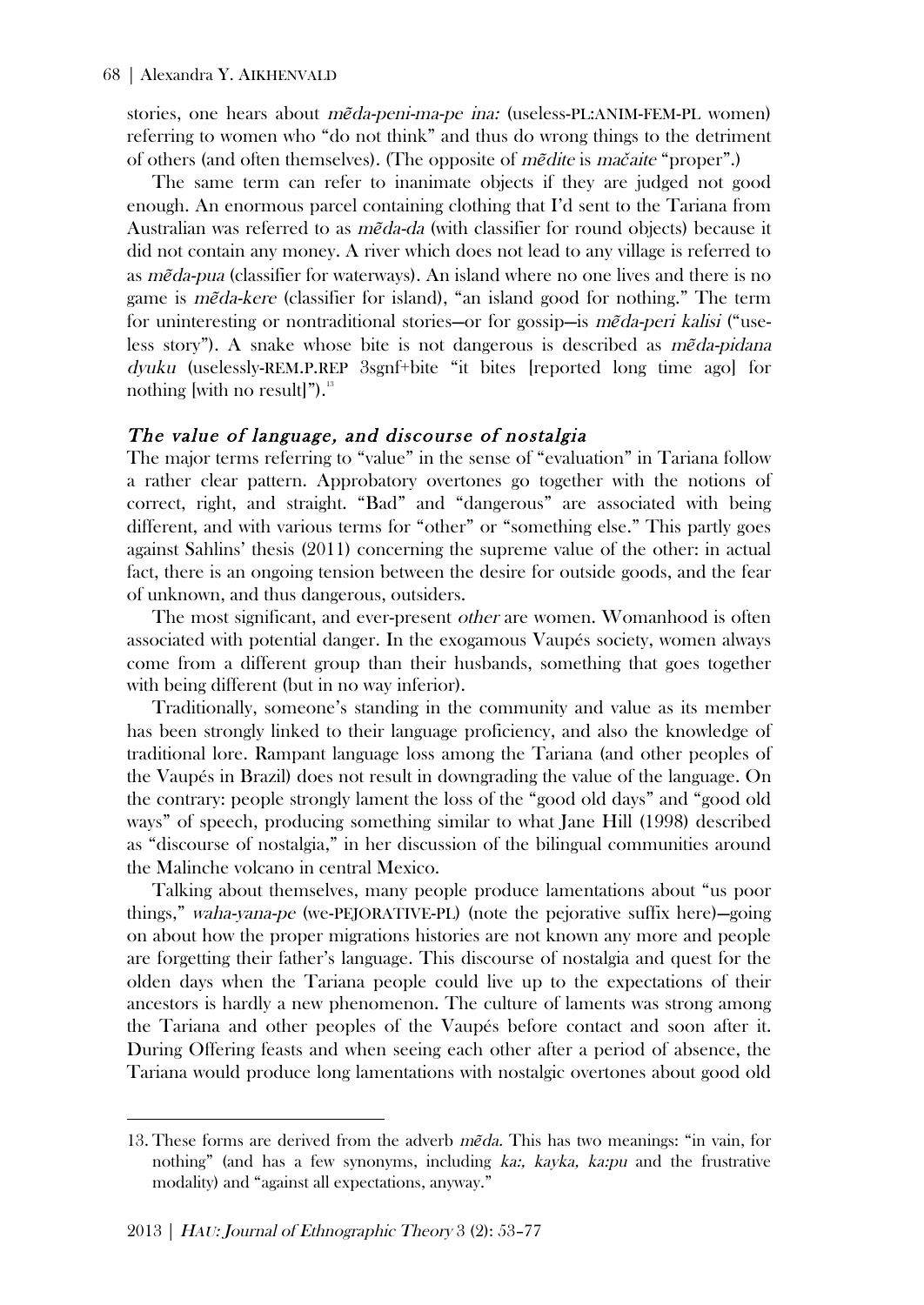days and good old people now all but gone. This is documented in early anthropological studies (Brüzzi 1977; Koch-Grünberg 1911) and supported by the speech behavior of the few remaining traditional speakers I have observed in my own work. One reason for this practice is the reluctance to overtly talk about one's being well (for fear that evil spirits or malevolent shamans who might overhear you). Along similar lines, one never says, "I am fine" in Tariana: if one is to speak properly, one needs to say "I am fine, more or less/almost" and then start complaining about things that are wrong with you (see §26.3 of Aikhenvald 2003a).

The members of the high-ranking clans of Tariana who lost their language several generations ago (Koch-Grünberg 1911) concede that they speak a "borrowed" language (Tucano and now also Portuguese) and thus are not up to scratch. However, many (especially men) find it hard to accept that they are lagging behind the lower-ranking clans—the ones who still speak the language. I have overheard statements that the Tariana spoken by the Wamiarikune is not the original Tariana (Dominique Buchillet made similar reports, personal communication June 1999). The Kumandene Tariana (inhabitants of the village of Kapinawali, or Santa Terezinha, on the Iauari river, May 2012) plainly said that the Wamiarikune speak nothing but Tucano, and that their Tariana is far from pure therefore they are not up to scratch.

The high-ranking Tariana know their genealogies better than the lower-ranking clans. Among them, the value of knowledge of one's genealogy is overriding the importance of the lost language, not in the least so because of interest, and support, of Brazilian and foreign anthropologists. We now briefly turn to the other side of value—that of monetary worth.

## The language of worth: "White people" in the origin myth

Contact with white people in the Brazilian Vaupés goes back to the late eighteenth century. It is thus not surprising that the white people have been integrated in origin myths of various indigenous groups, albeit in different ways. As Stephen Hugh-Jones (1988: 141) put it, "for the Vaupés Indians, and presumably for many other tribal societies too, myth and history are not mutually incompatible but coexist as two separate and complementary models of representing the past." These origin myths reflect the role and the status of the white people and especially the ways in which they manage to accumulate their money and possessions (viewed as their powerful attributes).

Numerous origin myths told by the Vaupés peoples and by the Baniwa speaking groups in the neighboring Içana basin present white people as having equality with the indigenous groups. In many versions, as people were created, the Creator kept calling different groups one by one, to come out of a hole at the Ipanoré rapids (the order in which different groups were called relates to their tribal hierarchies). The white people emerged together with the rest. According to the Ipeka-tapuya (Baniwa of Içana) version (narrated in Urubucuara/Ipanoré: Brüzzi 1994: 67–68), the white people came out first, bathed in the water, and acquired their light colored skin (making the waters of the Vaupés river black), and all their advantages with it. According to another Baniwa version, the white people, as soon as they came out, bathed in a pond full of gold powder; this accounts for their light colored hair and their riches.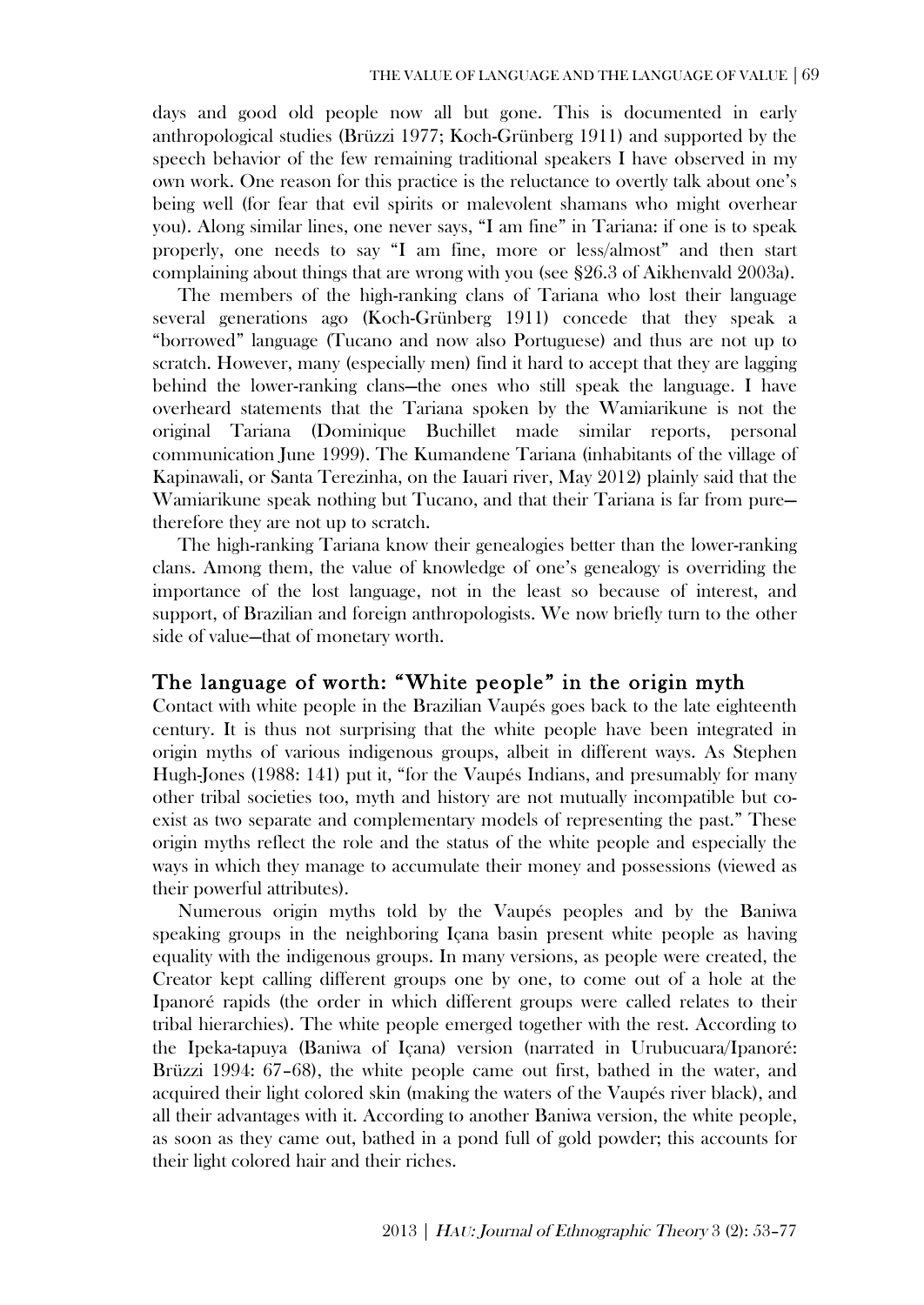According to a version told by Siuci and Hohôdene (Brüzzi 1994: 68; Cornelio and Wright 1999: 92; Marcília Fontes Rodrigues, personal communication 1991), the Creator (Baniwa Ñapirikuri, lit. "the one of the bone") offered the first Indians and the first white people a shotgun. The Indians were afraid (Brüzzi 1994: 68), or they couldn't use it (Cornelio and Wright 1999: 92; Marcília Fontes Rodrigues, personal communication 1991); while the white men could shoot well. As a result of this knowledge, as José Cornelio and Robin Wright (1999: 92) put it, "the White man has a shotgun, and with this has everything, he knows all and everything. This is why the White people have all the things. If our ancestors could shoot, everything would have been theirs," and "this is why Indians were left behind" (Marcília Fontes Rodrigues, personal communication 1991). The savvy with which the original white people could handle one of their most powerful attributes—the gun—accounts for their economic supremacy. Similar versions are told by various groups in the Colombian part of Vaupés (see Hugh-Jones 1988: 143–45, for a composite version, involving the acquisition of a gun by white people as opposed to the bow acquired by Indians).<sup>14</sup>

The traditional origin myths of the Tariana did not have white people in them (Brüzzi 1994: 69); the various Tariana groups emerged—following a hierarchical order—out of the blood of Thunder. The story I recorded in 1994 did have white people in it. This version is rather different from the Siuci and the Hohôdene myths. The Female Creator (whose image is widespread in the Vaupés area) makes all the people emerge from water; the white people arrive later, and it is a white man who shows everyone else a valued item, whose nature is not explicitly stated. The white man knew what the object was, while the Indians did not recognize it. The Creator approved of this. As a result, Indians stayed as they were, with their Indian languages. The white people acquired white people's language (yalana-ku). No further economic advantages or riches are mentioned (also see Aikhenvald 2003c):

(7) They (our ancestors) appeared in this waterfall, the ones (who were) to become the Tariana, after the White people were there, they appeared and stayed. "Who knows this?" they asked, the White man asked, our grandparent (i.e. ancestor) did not know what he meant. The ancestor of the White man knew, "This is what it is," he said, he recognized (what the object was). "All right," she (the Woman Creator) said, "then you will stay as you are, she gave the White man's language to them; as for us Indians, all the groups, all our languages became different." 15

<sup>14.</sup> This resembles the origin myth of the East Tucanoan speaking Desano (Fernandes and Fernandes 1996: 175–76): the Grandfather made all the Indians emerge from the Waterhole. He then offered them five cups and put on display a hat (symbol of technical know-how), a gun and two more cups of eternal life. The ancestor of Indians drank from the five cups. The Ancestor of White men drank from the cup of eternal life, wiped his mouth, and got white skin. He then chose the hat and the gun—which is why white people have everything.

<sup>15.</sup> This version shares some similarities to the Origin myth of the Yucuna, also from the Arawak family (like Tariana), but only distantly related. In the Yucuna version, the Father-Jaguar (the Creator) created all peoples together. They were created without a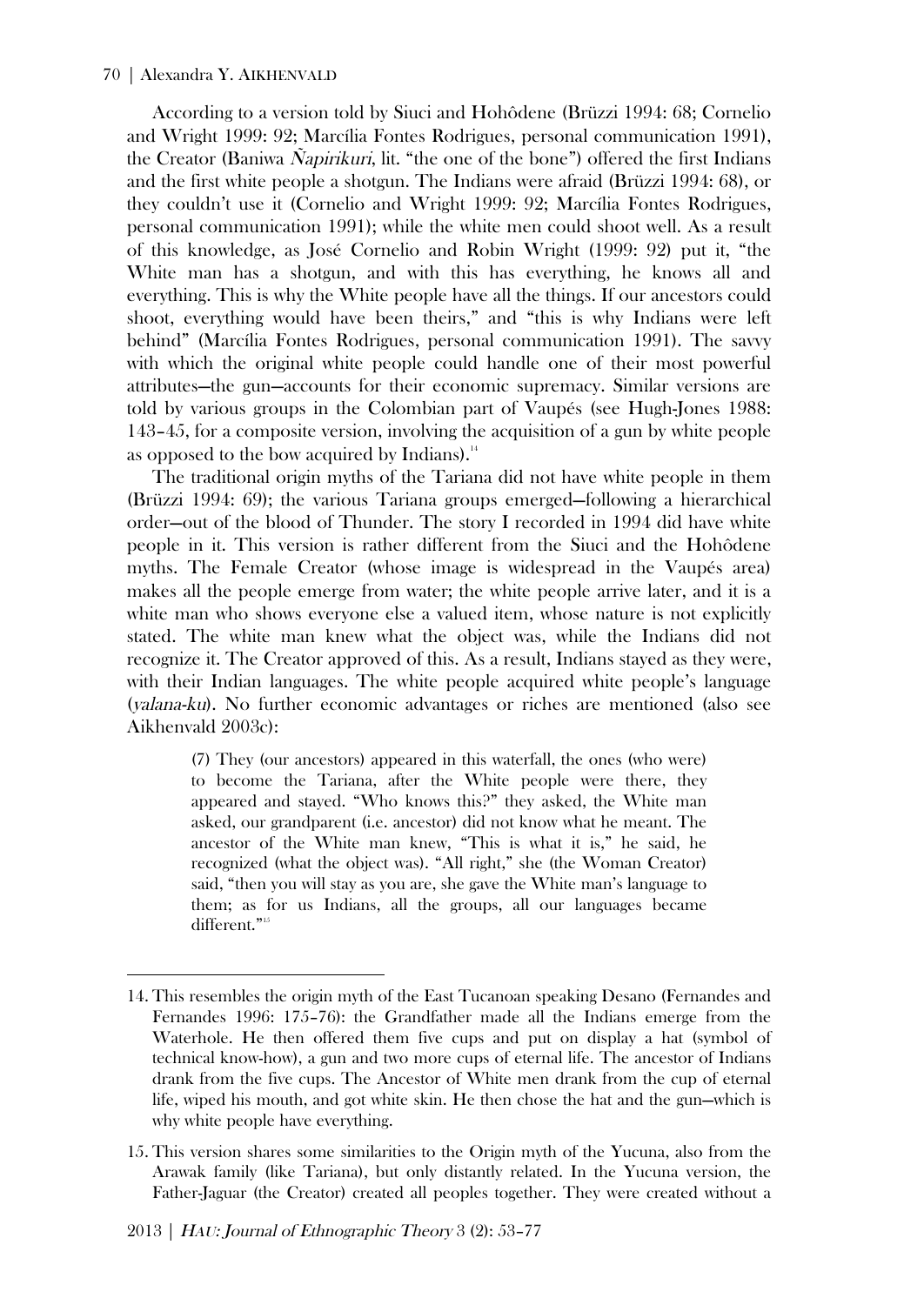A somewhat different story was recorded from the same speaker in 1999, five years later. He was the only one knowledgeable enough to tell the origin myth. This version, given above in (4), is much more similar to the Baniwa one, and yet still rather different. White people are opposed to Indians on the whole as two distinct groups (this is very unusual in the Vaupés context). The Creator shows the Indians a coin (note the use of the Portuguese word for money, Portuguese dinheiro: this word, with a classifier for round things, refers to a coin), and asks him how much the coin is worth. He did not know, and this is why "we, Indians, will never have any money." In contrast, when the Creator makes the Original White Man count how much the coin is worth, he does it well, saying: "The coin is worth this much." As a result, the white people have become as they are, with lots of money, unlike the miserable Indians, who "couldn't think" (which is the Tariana way of saying stupid) and thus will have to keep suffering:

(8) There were people, at the beginning there were two groups, there were us Indians (and) white people, white people emerged downstream, we Indians emerged upstream.

. . . Then she (the Woman Creator) asked the Indian, she put down one coin (dinheiro) there, she put down one coin. She started asking the Indian, "How much is this worth," she said, he didn't know, this is how we were to be, we Indians (to be) moneyless, this is how it was. The ancestor of the white man was there too, all (the people) were there, she ordered them to count, he got it right, he said: "This coin is worth this much." "You are to become white people," she said, "this way you are to become White people, you are to have a lot of money," then we turned into Indians, we did not think, we Indians had no thinking altogether. We are to suffer this way."

The white presence and the degree of development of the market economy in Iauaretê (the mission center of the Vaupés area) grew remarkably toward the end of the 1990s. Indians—like the late Cândido Brito—who live in Iauaretê depend more and more on their purchasing capacity; consequently, money becomes the central coveted asset. The culturally significant origin myth reflects this. Once again, the white people emerge as savvy and smart—these inherent properties account for their economic supremacy in the market situation. In neither of Cândido's narratives is there any sign of a negative attitude toward the go-getter white people—rather, there is an overtone of admiration for their inherent knowledgeability and success. In contrast, Indians are viewed as inherently miserable "have-nots." As Stephen Hugh-Jones (1988: 146) puts it, "such myths concern the recognition, interpretation and acceptance of White domination and by placing it at the beginning of time they present it as something inevitable and beyond human influence."

The Western concepts of monetary riches and worth are making their in-roads into the life and into the language. However, we can recall that in day-to-day dis-

mouth. The Creator gave each of them a mouth and made them speak different languages, so that they could distinguish each other. He then called all the people, and told them to choose what they wanted. The White people took the guns (which the others rejected). They started speaking first and this helped them become numerous. After that, the Creator made different Indian groups (Jacopin 1977).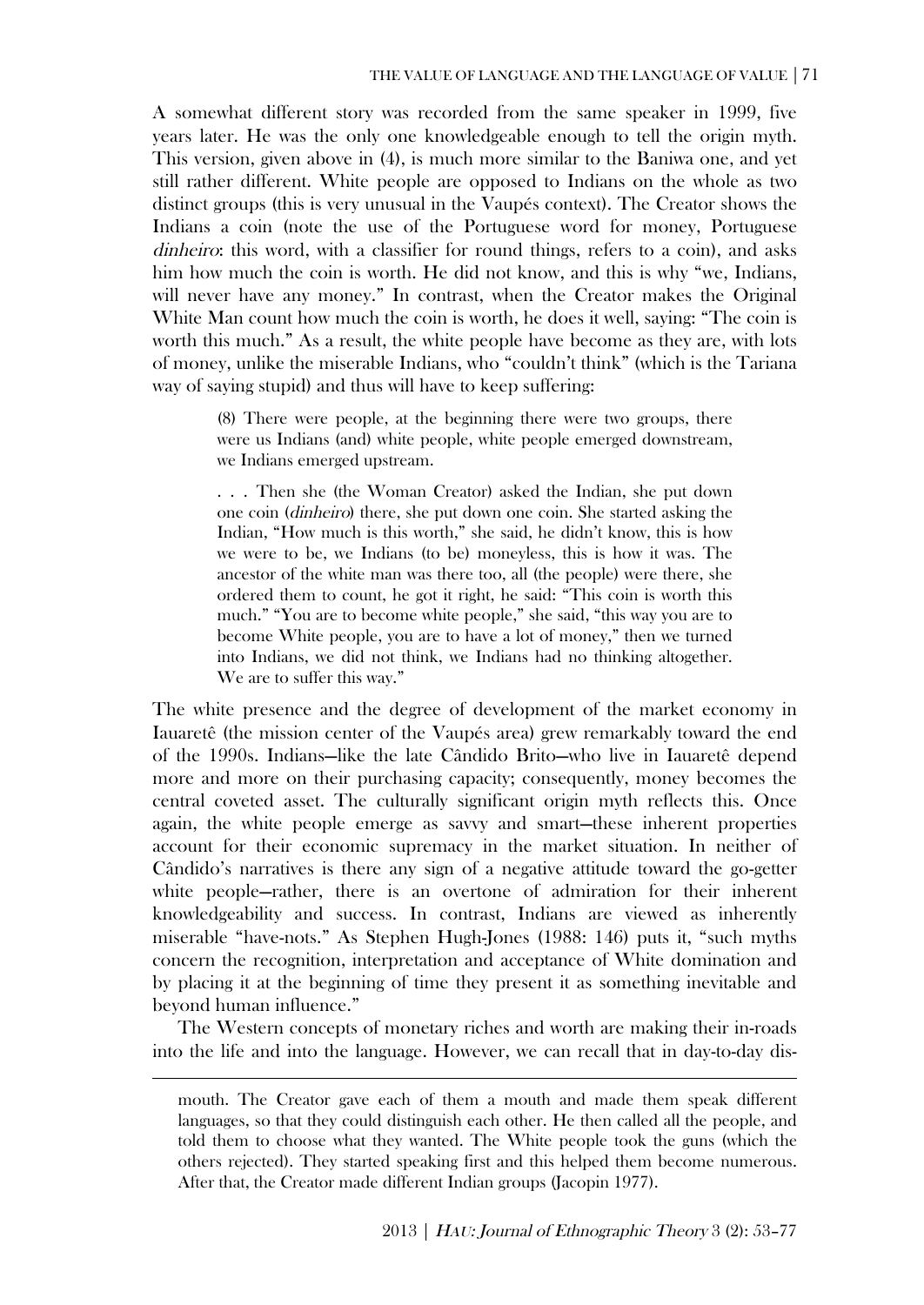course those who want to have more and to be better off than their Indian relatives and neighbors are looked upon as arrogant go-getters, not-to-be trusted or taken seriously. This also applies to people who use too much Portuguese in their Tariana (or Tucano), as if to show off their familiarity with the world of the White Man—coveted and rich, but treacherous and unfriendly. The adverse alterity of desirable foreign goods and riches is counterbalanced by negative attitudes against those who want to surpass the rest (see above).

#### Language, value, and worth: A Vaupés perspective

Throughout the Vaupés area, language is the major badge of identity inherited through one's father. The principle of language-based exogamy hinges on language identification and language knowledge. Language proficiency (which implies knowing a language through and through) is in many ways a defining property of a trustworthy and "proper" person.

Traditional society used to be egalitarian: there was no division of classes of people based on how much they possessed. Hereditary division of tasks was reflected in certain skills (such as dances, warrior skills, and shamanic knowledge) being restricted to relevant groups. At the same time, subclans used to be—and are still remembered to have been—hierarchically organized based on the order of their emergence from the Wapuí rapids (see above). In numerous cultures, myth is not static: it shifts to reflect history and cultural changes. As Hugh-Jones (1988: 141) puts it, "although it is the essence of timeless tradition, myth is nonetheless subject to a constant process of change which allows it to keep pace with reality." It is nowadays the case that the most important asset—the language—survives only within a low-ranking group, the Wamiarikune. In 2000, the late Cândido Brito told us a revised version of the Tariana origin myth, which stated that the Wamiarikune were among the last ones to emerge, but that they were given the guardianship of the Tariana language over and above other groups because the last ones were the ones who excelled in knowledge. Cândido repeated the same story to his son Jovino Brito just before Cândido's death in early 2011 as a legacy to keep in mind. The value of language maintenance appears to be instrumental in creating a revised clan hierarchy, thus resolving a potential tension between being a lower-ranking clan and excelling in knowledge.

In Tariana, and in many other Vaupés languages, the notions of value span other semantic fields. What is "good" is also "proper, correct, and straight." What is not so good is "other" and "different."

The two versions of the Tariana origin myth show how the non-Indians (white men) and their riches and knowledge are now part of the lore. The white man's riches and attributes are coveted, but those who try and get too much of those are not to be trusted. The other is dangerous, no matter how attractive their possessions. In addition, the quest for consumer goods, and political positions and influence, changes the balance of power between young and old, creating hitherto unknown material inequalities. A tension between a quest for consumer goods and their potential danger remains unresolved. In a certain sense, it can be seen as a constraining factor against greed and getting too much power and competence in material matters (the explanation of the death of Ismael Brito illustrates this). The Tariana origin myths gave been adjusted to incorporate the presence of the white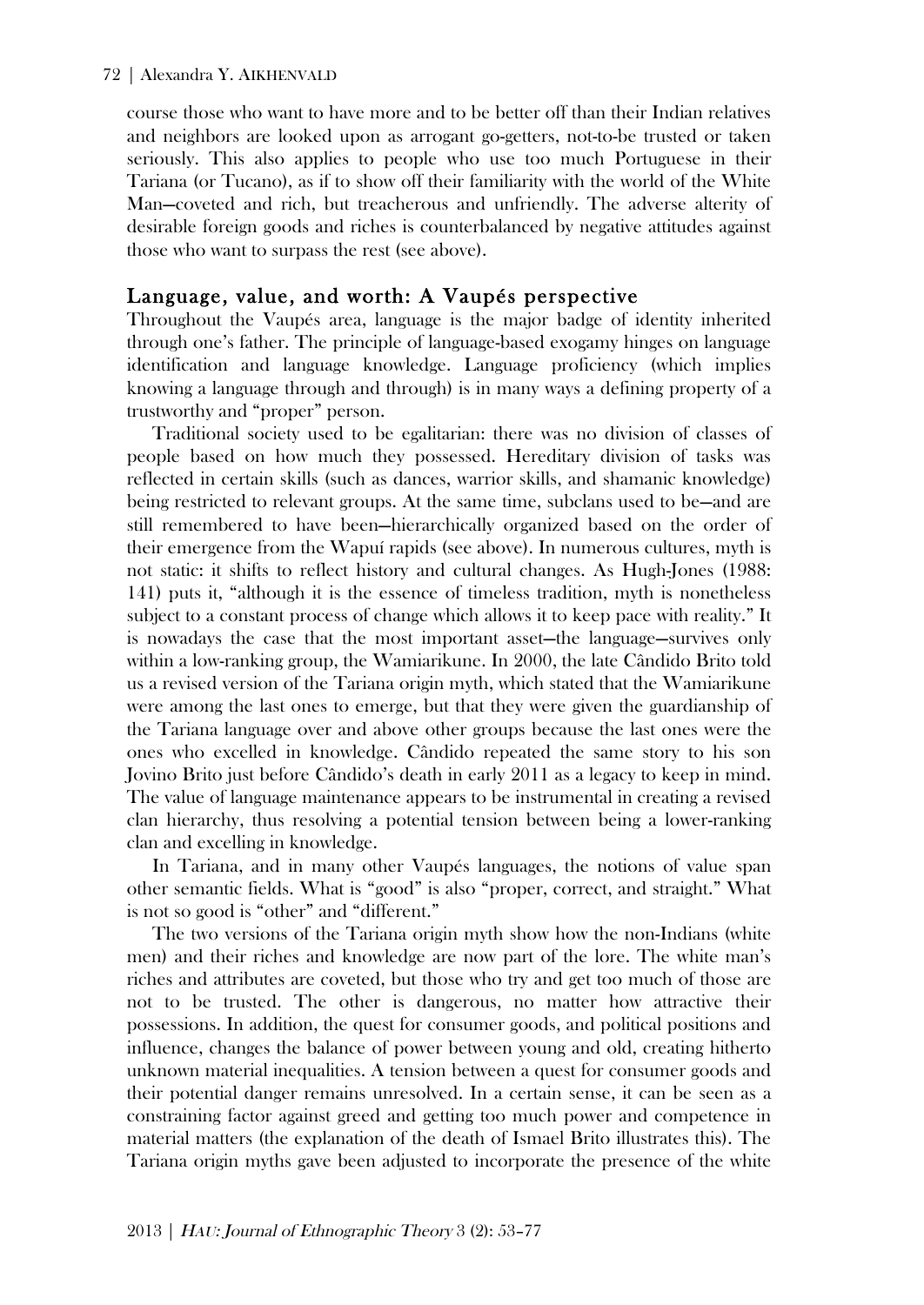people, thus changing the perspective on values and valuation: the dangerous "other" is gradually becoming part of "us."

Whether language loss and partial obsolescence of traditional marriage patterns will result in a diminished sense of cultural distinctiveness (as is the case with many indigenous minority groups in Siberia including the Yukaghir, as discussed by Willerslev 2007) is a matter for further study. Many of the revived traditional dances and patterns of face painting can be categorized as belonging to "Standard Average Vaupés" cultural complex. The distinctive Tariana practices are no longer remembered. This is also the object of discourse of nostalgia for some.

The overtones of value and worth in the Tariana language are typical for the Vaupés area. At least some of its features are typical for the whole of Amazonia. For many groups, language proficiency is a defining characteristic of a trustworthy and "proper" person. The notion of "good" is often associated with a "straight line." The goods owned by the white man are highly desirable—but the white people remain a dangerous other. <sup>16</sup> However, impending social changes, and especially language loss typical of most Amazonian groups are bound to affect the practical issues of evaluation and value.

#### Abbreviations

1 - first person 2 - second person 3 - third person ANT - anterior AUG - augmentative CL - classifier f - feminine MASC - masculine NEG - negative OBJ - object PL - plural POSS - possessive PRES - present REC.P.INFR - recent past inferred PRES.VIS - present visual REC.P.VIS - recent past visual REM.P.REP - remote past reported sgnf - singular nonfeminine SUBORD - subordinator TOP.NON.A/S - topical nonsubject

## Acknowledgments

 $\overline{a}$ 

I am grateful to Rane Willerslev and Ton Otto for comments and questions during the "Anthropology of Value" workshop in Cairns where this paper was presented. R. M. W. Dixon provided incisive comments and suggestions, and Brigitta Flick

 $16$  Also see Albert 1988, 2000, and papers in Albert and Ramos (2000).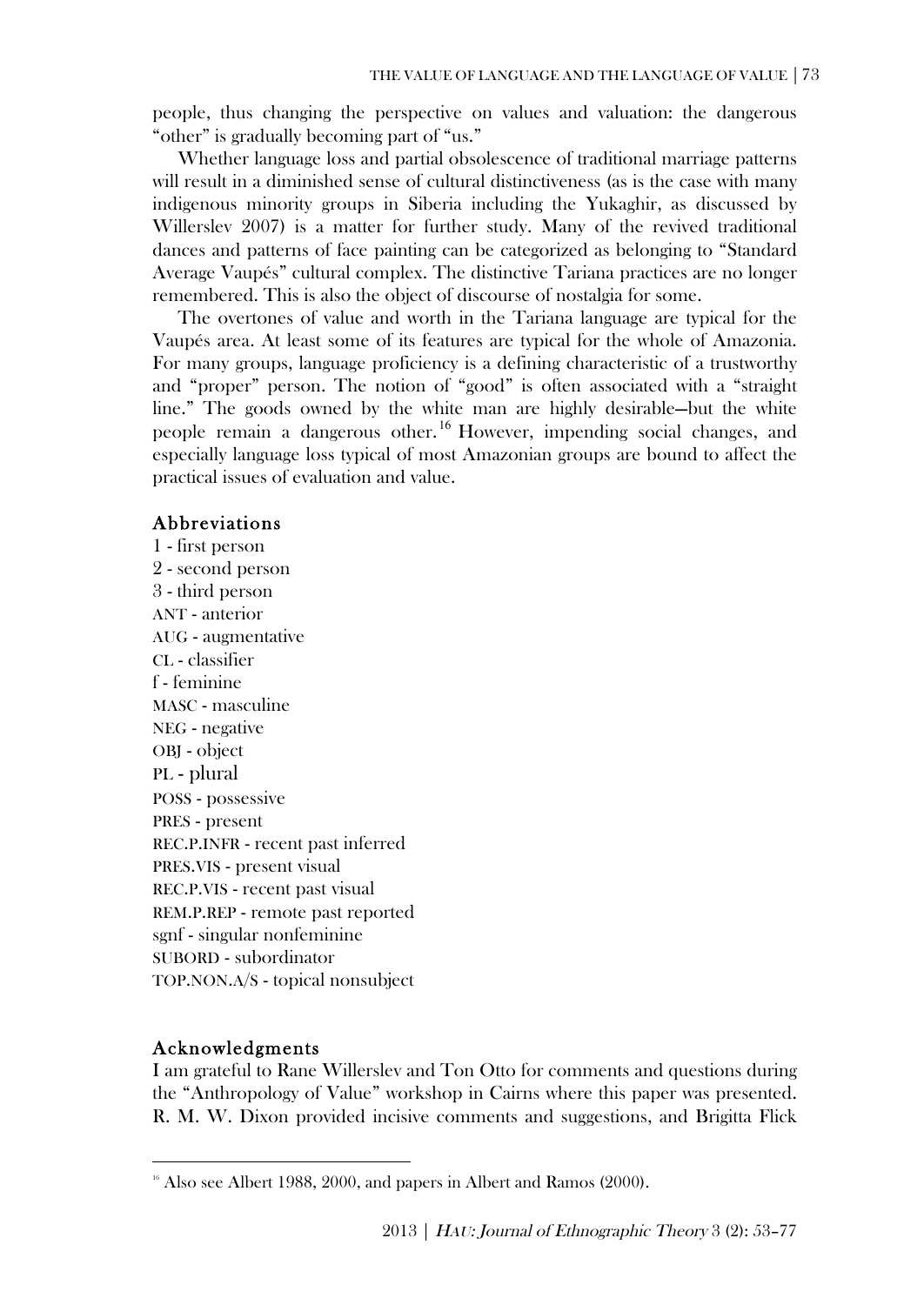has been instrumental in proofreading this contribution. I am grateful to Jovino Brito and all my other teachers of Tariana, the Britos of Santa Rosa, and the Muniz of Periquitos for teaching me their remarkable language, and to all my teachers of Baniwa and other languages of the Brazilian Upper Rio Negro for their patience and dedication.

## References

- Aikhenvald, Alexandra Y. 1999. Tariana texts and cultural context. Munich: Lincom Europa.
- ———. 2002. Language contact in Amazonia. Oxford: Oxford University Press.
- ———. 2003a. A grammar of Tariana, from north-west Amazonia. Cambridge: Cambridge University Press.
- ———. 2003b. "Multilingualism and ethnic stereotypes: The Tariana of northwest Amazonia." Language in Society 32: 1–21.
- ———. 2003c. "Traditional culture, ethnic stereotypes and globalization in the Tariana discourse." Journal of Iberian and Latin American Studies 9: 29–48.
- ———. 2006. "Semantics and pragmatics of grammatical relations in the Vaupés linguistic area." In Grammars in contact: A cross-linguistic typology, edited by Alexandra Aikhenvald and R. M. W. Dixon, 237–66. Oxford: Oxford University Press.
- **-**——. 2012a. *Languages of the Amazon*. Oxford: Oxford University Press.
- ———. 2013a. "A story of love and debt: The give and the take of linguistic fieldwork." The Asia-Pacific Journal of Anthropology 14: 172–82.
- ———. 2013b. "Shifting language attitudes in north-west Amazonia." International Journal of the Sociology of Language 222: 195–216.
- ———. Forthcoming. "Language contact and language blend: The Kumandene Tariana of northwest Amazonia." International Journal of American Linguistics.
- Albert, Bruce. 1988. "La fumée du métal." L'Homme XXVIII, 106–7: 87–119.
- ———. 2000. "Introdução: Cosmologias do contato no Norte-Amazónico." In Pacificando o Branco: Cosmologias do contato no Norte-Amazónico, edited by Bruce Albert and Alcida Rita Ramos, 9–21. São Paulo: Editora UNESP/IRD.
- Albert, Bruce, and Alcida Rita Ramos, eds. 2000. Pacificando o Branco: Cosmologias do contato no Norte-Amazónico. São Paulo: Editora UNESP/IRD.
- Brüzzi, Alcionílio Alves da Silva. 1977. A civilização indígena do Vaupes. Roma: Las.
- ———. 1994. Crenças e lendas do Uaupes. Cayambe-Ecuador: Ediciones Abya-Yala.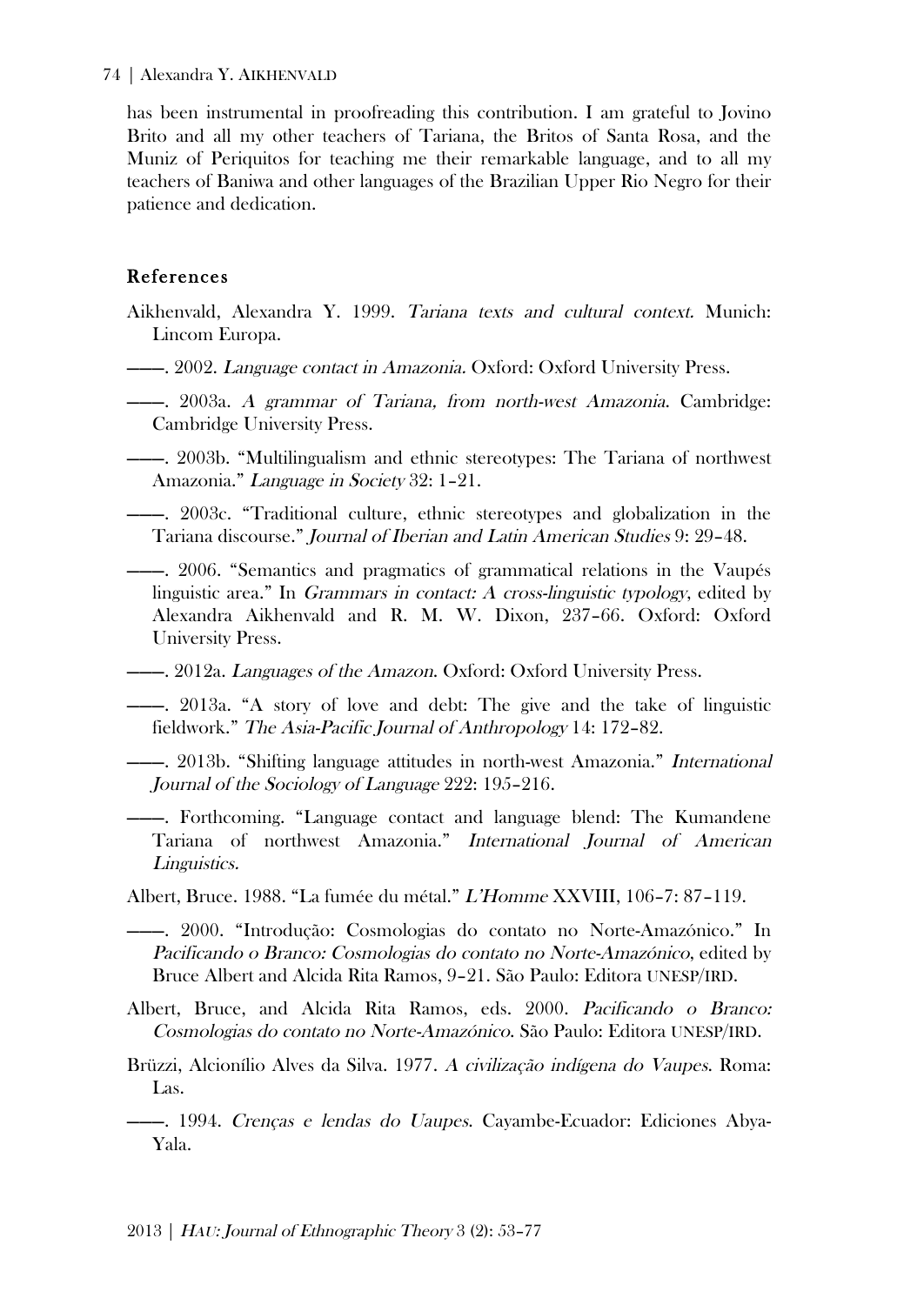- Cornelio, José Marcellino, and Robin M. Wright, narrators. 1999. Waferinaipe ianheke: A sabedoria dos nossos antepassados: Histórias dos Hohodene e dos Walipere-dakenai do rio Aiari. São Gabriel da Cachoeira: ACIRA/FOIRN.
- Coudreau, Henri A. 1886–87. La France équinoxale. 2 vols. (Vol. 2. Voyage à travers les Guyanes et l'Amazonie). Paris: Challamel aîné.
- Descola, Philippe. 1986. La nature domestique: Symbolisme et praxis dans l'écologie des Achuar. Paris: Editions de la maison des sciences de l'homme.
- Dixon, R. M. W. 2004. The Jarawara language of southern Amazonia. Oxford: Oxford University Press.
- Eberhard, David. 2009. Mamaindê grammar: A Northern Nambiquara language in its cultural context. Utrecht: LOT.
- Erickson, Philippe. 1986. "Alterité, tatouage et anthropolophagie chez les Pano: La belliqueuse quête de soi." Journal de la Société des Américanistes 72: 185– 216.
- Fernandes, Américo Castro (Diakuru), and Dorvalino Moura Fernandes (Kisibi). 1996. A mitologia sagrada dos Desana-wari dihputiro põrã. São Gabriel da Cachoeira: ACIRA/FOIRN.
- Giacone, Padre A. 1962. Pequena Gramática e Dicionário da língua Taliaseri, ou Tariana. Salvador: Escola Tipográfica Salesiana.
- Gillison, Gillian. 1993. Between culture and fantasy: A New Guinea highlands mythology. Chicago: University of Chicago Press.
- Grimes, Barbara F. 1985. "Language attitudes: Identity, distinctiveness, survival in the Vaupes." Journal of Multilingual and Multicultural Development 6: 389– 401.
- Hemming, John. 1987. Amazon frontier: The defeat of the Brazilian Indians. London: Macmillan.
- Henley, Paul. 1996. "Recent themes in the anthropology of Amazonia: History, exchange, alterity." Bulletin of Latin American Research 15: 231–46.
- Hill, Jane. 1998. "'Today there is no respect': Nostalgia, 'respect' and oppositional discourse in Mexicano (Nahuatl) language ideology." In Language ideologies: Practice and theory, edited by Bambi B. Schieffelin, Kathryn A. Woolard, and Paul V. Kroskrity 68–86. New York: Oxford University Press.
- Hugh-Jones, Christine. 1979. From the Milk River: Spatial and temporal processes in Northwest Amazonia. Cambridge: Cambridge University Press.
- Hugh-Jones, Stephen O. 1979. The palm and the Pleiades: Initiation and cosmology in Northwest Amazon. Cambridge: Cambridge University Press.
- ———. 1988. "The gun and the bow." *L'Homme XXVIII*, 106-107: 138-55.
- ———. 1992. "Yesterday's luxuries, tomorrow's necessities: Business and barter in northwest Amazonia." In Barter, exchange and value: An anthropological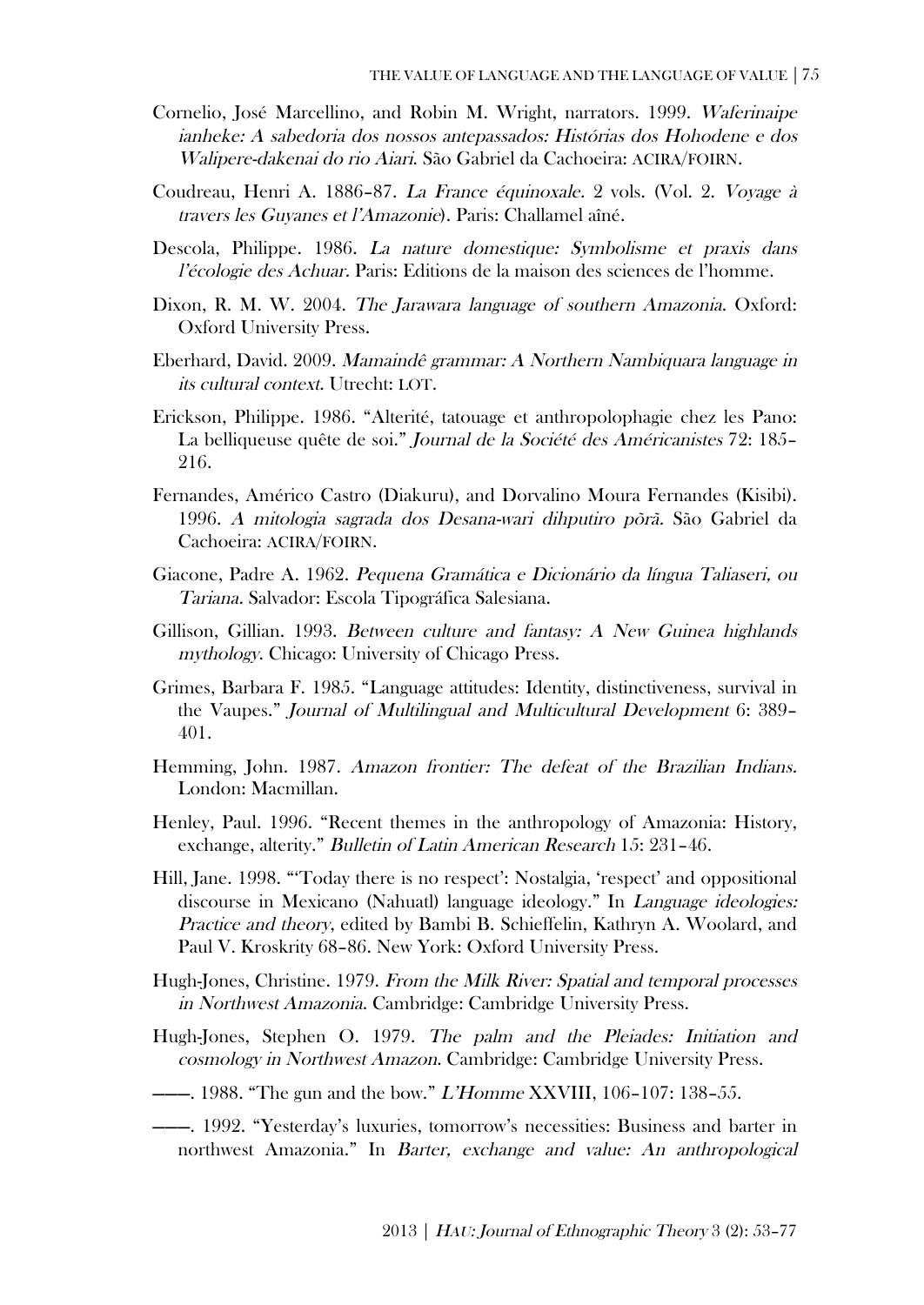approach, edited by Caroline Humphrey and Stephen Hugh-Jones, 42–74. Cambridge: Cambridge University Press.

Jackson, Jean E. 1974. "Language identity of the Colombian Vaupés Indians." In Explorations in the Ethnography of Speaking, edited by Richard Bauman and Joel Sherzer, 50–64. Cambridge: Cambridge University Press.

———. 1983. The fish people: Linguistic exogamy and Tukanoan identity in Northwest Amazonia. Cambridge: Cambridge University Press.

- Jacopin, Pierre-Yves. 1977. "La parole et la différence, ou l'entrée des Blancs dans la mythologie des Indiens." Bulletin de la Société Suisse des Américanistes 41: 5–19.
- Jaffe, Alexandra. 1999. Language politics on Corsica. Berlin: Mouton De Gruyter.
- Koch-Grünberg, Theodor. 1911. "Aruak-Sprachen Nordwestbrasiliens und der angrenzenden Gebiete." Mitteilungen der anthropologischen Geselschaft Wien 41: 33–153, 203–82.
- Martius, Carl Fredrich Phillip von. 1867. Beiträge zur Ethnographie und Sprachenkunde Amerikas, zumal Brasiliens. Leipzig: Brockhaus.
- Meira, Márcio. 1993. "O Tempo dos Patrões. Extrativismo da piaçava entre os índios do Rio Xié (Alto Rio Negro)." Master's thesis, Unicamp. Campinas, SP.
- Rodrigues, Aryon Dall'Igna. 1986. Línguas Brasileiras: Para o conhecimento das línguas indígenas. São Paulo: Ed. Loyola.
- Sahlins, Marshall. 2011. "The culture of material value." Paper presented at Anthropology of Value conference, Cairns, Australia, December 2011.
- Sorensen, A. P. Jr. 1967. "Multilingualism in the Northwest Amazon," American Anthropologist, 69: 670–84.
- Viveiros de Castro, Eduardo, ed. 2001. "GUT feelings about Amazonia: Potential affinity and the construction of sociality." In Beyond the visible and the material, edited by Laura M. Rival and Neil L. Whitehead, 19–45. Oxford: Oxford University Press.
- Willerslev, Rane. 2007. Soul hunters: Hunting, animism, and personhood among the Siberian Yukaghirs. Berkeley: University of California Press.
- ———. 2010. "'Urbanites without a city': Three generations of Siberian Yukaghir women." Acta Borealia 27 no. 2: 189–207.
- Woolard, Kathryn Ann. 1989. Double talk: Bilingualism and the politics of ethnicity in Catalonia. Stanford, CA: Stanford University Press.
- Wright, Robin M. 1992. "História indígena do noroeste da Amazônia: hipóteses, questões e perspectivas." In História dos Índios do Brasil, edited by Manuela Carneiro da Cunha, 253–66. São Paulo: Cia das Letras/FAPESP/SMC.

———. 2005. História indígena e do indigenismo no Alto Rio Negro. São Paulo: Instituto Socioambiental.